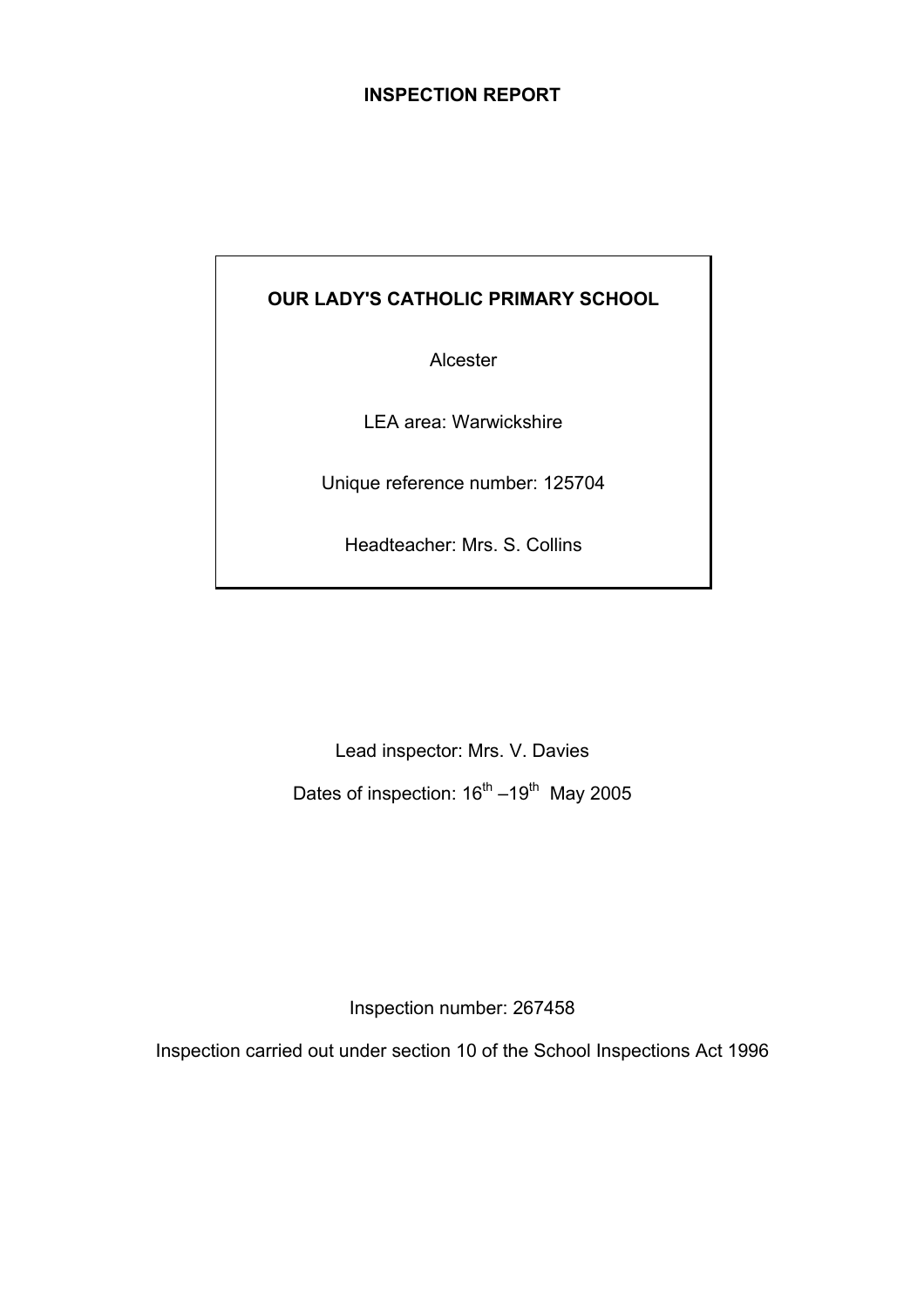#### © Crown copyright 2005

This report may be reproduced in whole or in part for non-commercial educational purposes, provided that all extracts quoted are reproduced verbatim without adaptation and on condition that the source and date thereof are stated.

Further copies of this report are obtainable from the school. Under the School Inspections Act 1996, the school must provide a copy of this report and/or its summary free of charge to certain categories of people. A charge not exceeding the full cost of reproduction may be made for any other copies supplied.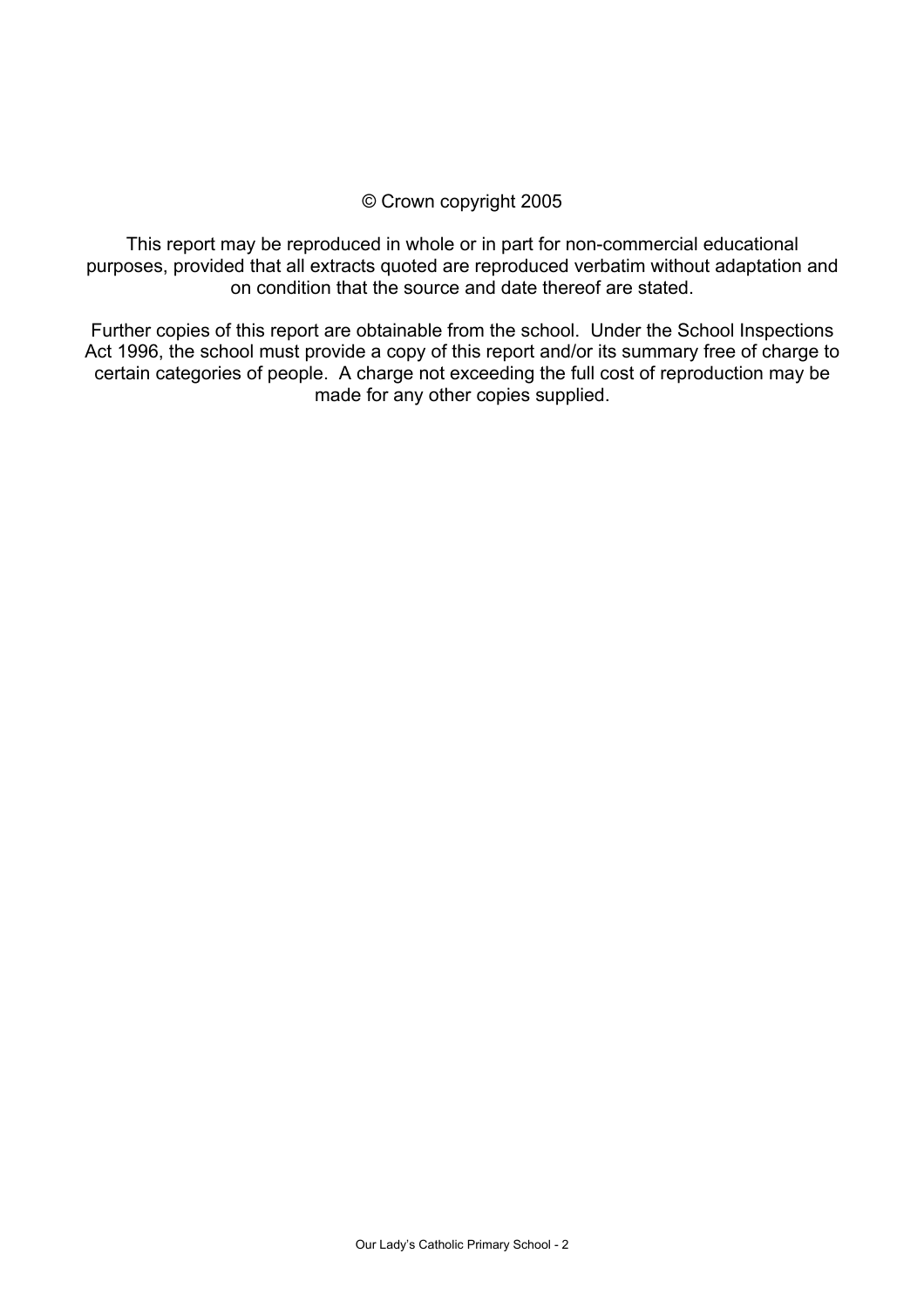## **INFORMATION ABOUT THE SCHOOL**

| Type of school:                       | Primary         |                                            |  |
|---------------------------------------|-----------------|--------------------------------------------|--|
| School category:                      | Voluntary aided |                                            |  |
| Age range of pupils:                  |                 | $4 - 11$                                   |  |
| Gender of pupils:                     |                 | boys and girls                             |  |
| Number on roll:                       |                 | 107                                        |  |
| School address:                       |                 | St Faith's Road                            |  |
| Postcode:                             |                 | Alcester<br>Warwickshire<br><b>B49 6AG</b> |  |
| Telephone number:                     |                 | 01789 762555                               |  |
| Fax number:                           |                 | 01789 762336                               |  |
| Appropriate authority:                |                 | Governing body                             |  |
| chair<br>οf<br>Name<br>governors:     | οf              | Mr. C. Ryde                                |  |
| Date<br>οf<br>previous<br>inspection: |                 | 19/05/03                                   |  |

## **CHARACTERISTICS OF THE SCHOOL**

This is a small voluntary aided Catholic primary school which principally serves the town of Alcester. There are 107 boys and girls between the ages of 4 and 11 on roll. Almost all are of white British heritage. Pupils come from a broad range of socio-economic backgrounds and free school meals eligibility is below the national average. The proportion of pupils with special educational needs is similar to the national average. Attainment on entry to the reception class is variable but broadly average.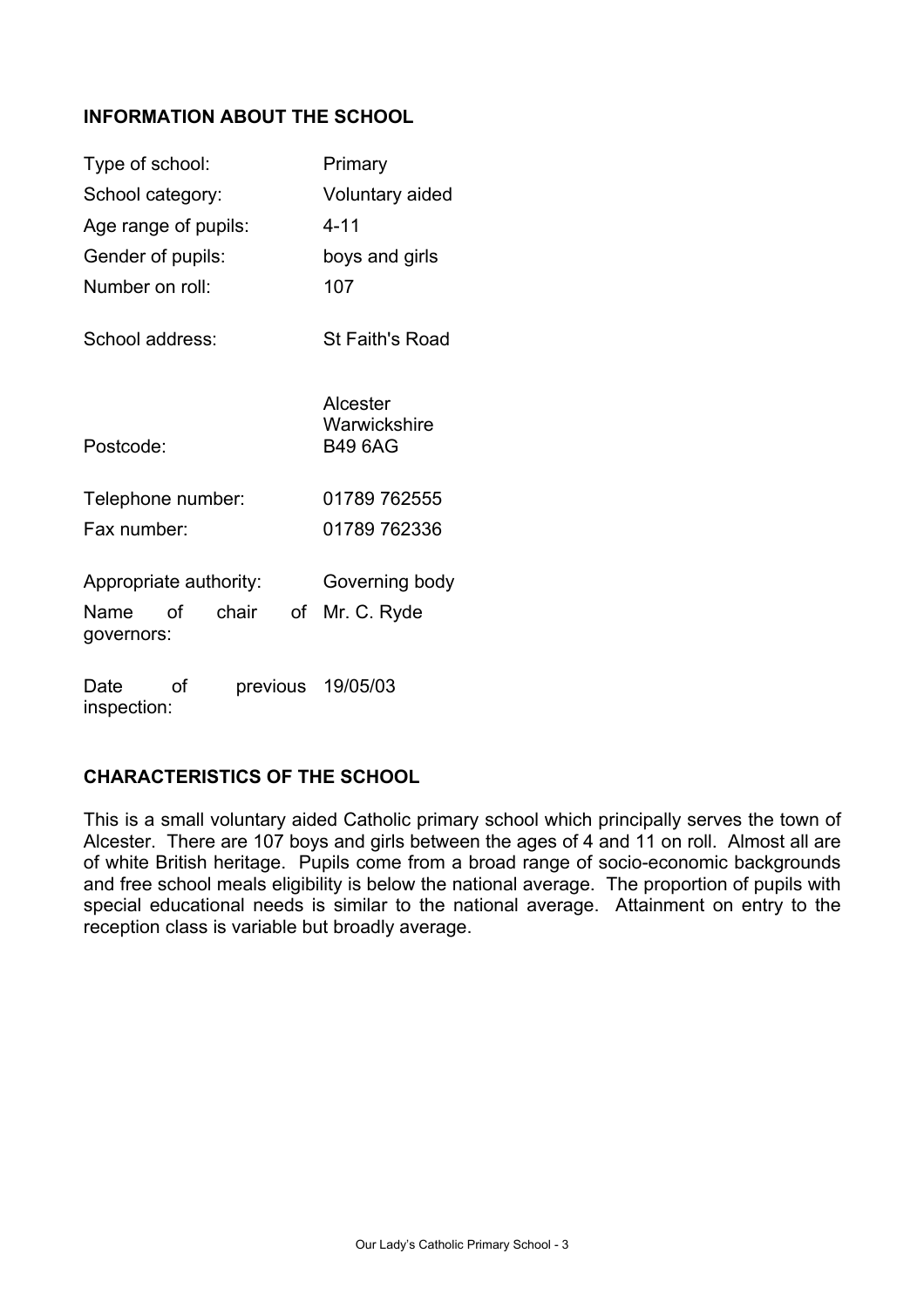## **INFORMATION ABOUT THE INSPECTION TEAM**

| <b>Members of the inspection team</b> |                        | <b>Subject responsibilities</b> |                                                                                                                                                                                                  |
|---------------------------------------|------------------------|---------------------------------|--------------------------------------------------------------------------------------------------------------------------------------------------------------------------------------------------|
| 20350                                 | <b>Vivien Davies</b>   | Lead inspector                  | English; Information<br>and<br>communication technology; Art<br>design; Design<br>and<br>and<br>technology; Music; Personal,<br>social and health education and<br>citizenship; Foundation Stage |
| 14083                                 | <b>Andrew Anderson</b> | Lay inspector                   |                                                                                                                                                                                                  |
| 18645                                 | <b>Bamber Loizou</b>   | Team inspector                  | Mathematics; Science; Physical<br>education; Special educational<br>needs; History; Geography                                                                                                    |

The inspection contractor was :

Inspire Educational Ltd

 The Coach House 132 Whitaker Road Derby

DE23 6AP

Any concerns or complaints about the inspection or the report should be made initially to the inspection contractor. The procedures are set out in the leaflet *'Complaining about Ofsted Inspections'*, which is available from Ofsted Publications Centre (telephone 07002 637833) or Ofsted's website (www.ofsted.gov.uk).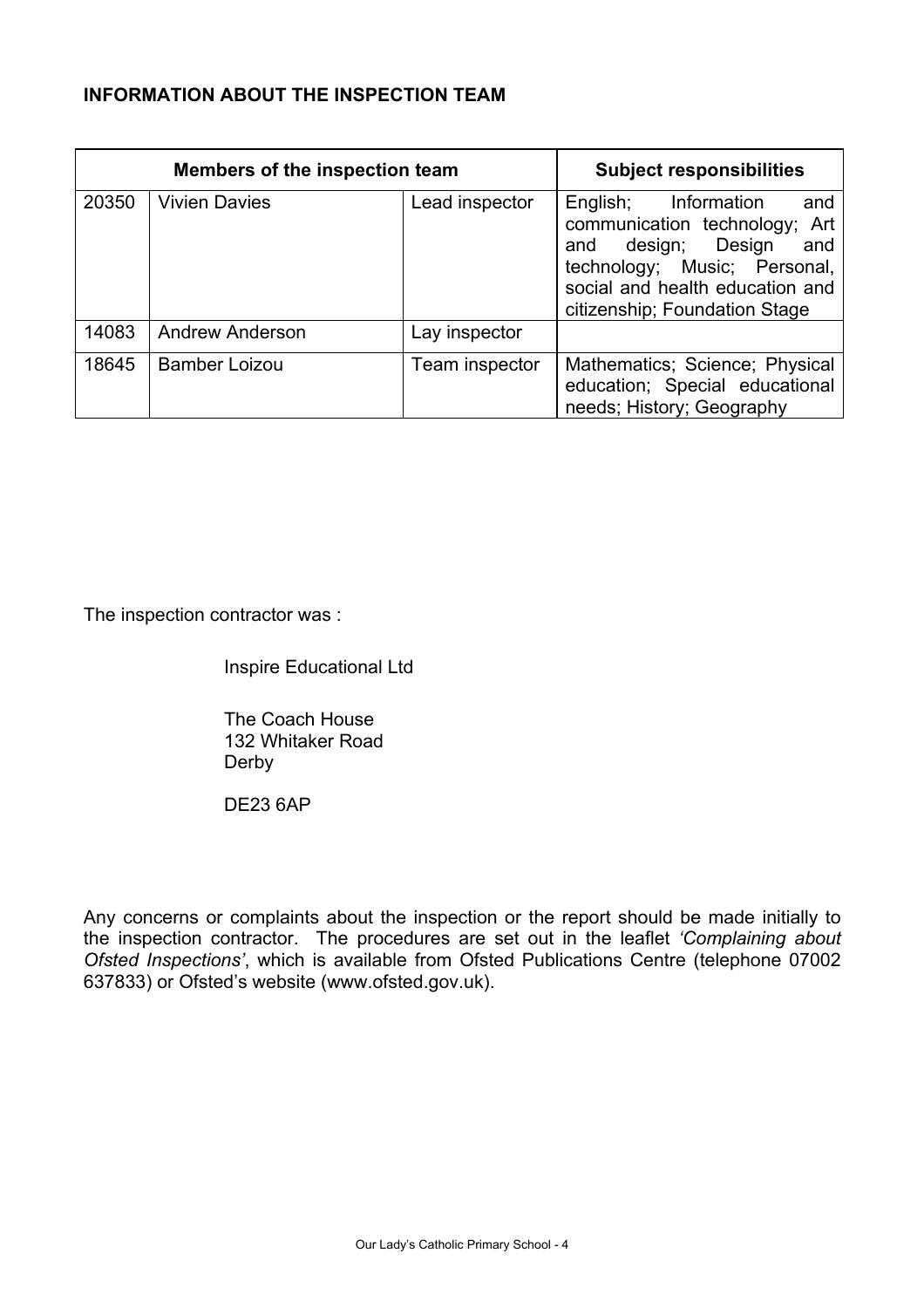## **REPORT CONTENTS**

|                                                                                                                                                                             | Page |
|-----------------------------------------------------------------------------------------------------------------------------------------------------------------------------|------|
| <b>PART A: SUMMARY OF THE REPORT</b>                                                                                                                                        | 6    |
| <b>PART B: COMMENTARY ON THE MAIN INSPECTION FINDINGS</b>                                                                                                                   |      |
| <b>STANDARDS ACHIEVED BY PUPILS</b>                                                                                                                                         | 8    |
| Standards achieved in areas of learning, subjects and courses                                                                                                               |      |
| Pupils' attitudes, values and other personal qualities                                                                                                                      |      |
| QUALITY OF EDUCATION PROVIDED BY THE SCHOOL                                                                                                                                 | 10   |
| Teaching and learning<br>The curriculum<br>Care, guidance and support<br>Partnership with parents, other schools and the community                                          |      |
| <b>LEADERSHIP AND MANAGEMENT</b>                                                                                                                                            | 14   |
| PART C: THE QUALITY OF EDUCATION IN AREAS OF LEARNING,<br><b>SUBJECTS AND COURSES</b><br>AREAS OF LEARNING IN THE FOUNDATION STAGE<br><b>SUBJECTS IN KEY STAGES 1 and 2</b> | 16   |
| <b>PART D: SUMMARY OF THE MAIN INSPECTION JUDGEMENTS</b>                                                                                                                    | 28   |
|                                                                                                                                                                             |      |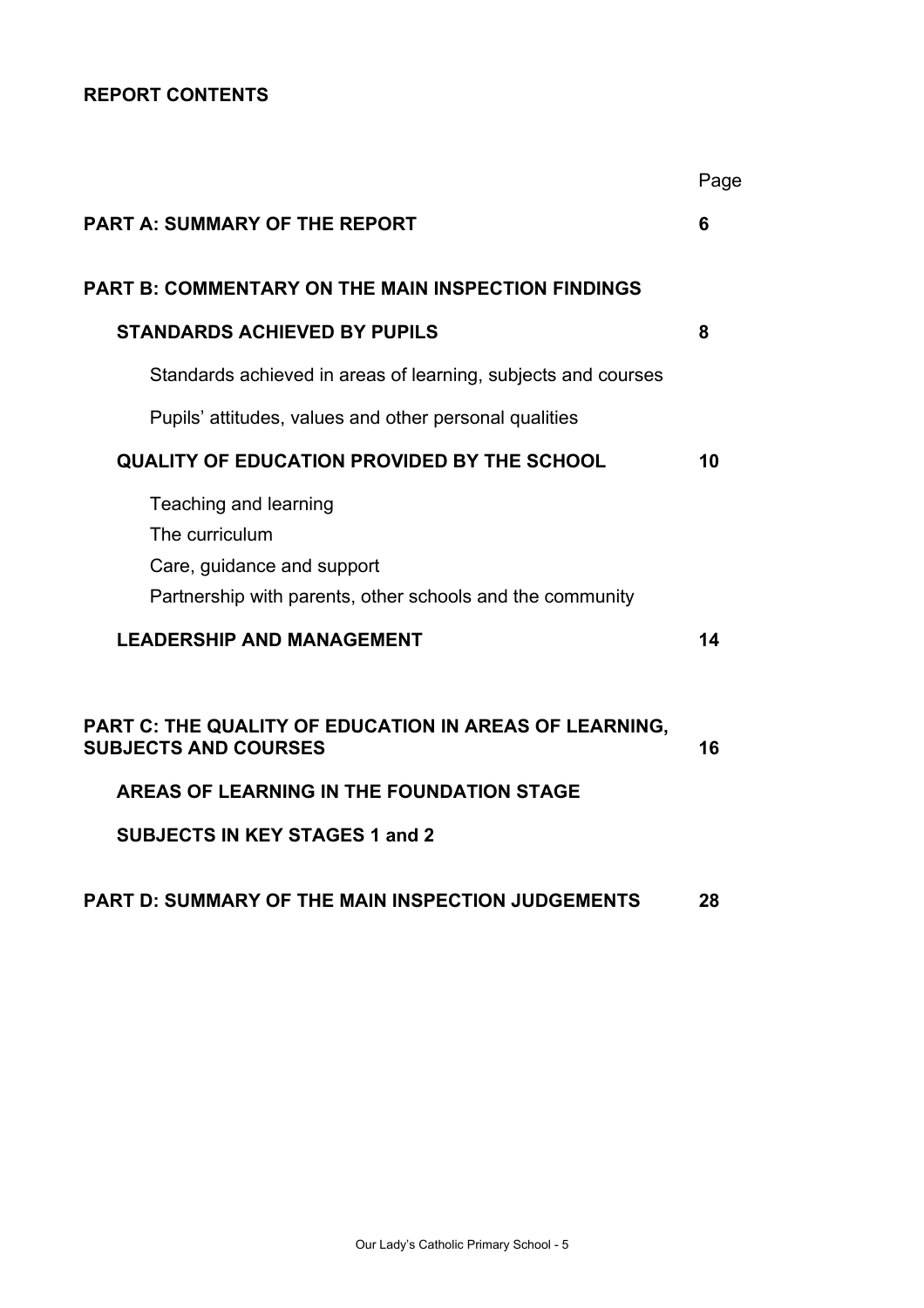# **PART A: SUMMARY OF THE REPORT**

## **OVERALL EVALUATION**

**This is an effective and much improved school** with a very good ethos. Pupils achieve well, are happy and develop confidence, maturity and independence. Leadership and management are good. The headteacher, senior management team and governing body have effectively raised standards and improved the quality of education in a very short time. Parents and pupils like the school very much. Standards of attainment are above expected levels in all areas of the curriculum inspected. Teaching and learning are good. The school offers good value for money.

#### **The school's main strengths and weaknesses are:**

- Standards in English, mathematics and science have risen and they are now above average throughout the school
- In every class pupils achieve well and pupils with special needs and the more able pupils are also doing well.
- Teaching is now consistently good across all classes in the school; teachers have very good subject knowledge so lessons are interesting and pupils achieve well.
- The headteacher and the school team, including the governors, have worked very hard to ensure a speedy improvement since the last inspection report.
- Assessments systems are well used to check pupils' progress and set future learning targets.
- Pupils enjoy school life very much; they are very well behaved, hardworking and show care and concern for others.
- Parents hold the school in high regard and support their children very well.
- Strategic planning though concise and appropriate is not sharp enough and does not make enough use of assessment information to enable governors to monitor outcomes easily.

The school has made a good and rapid improvement since the last inspection when it was judged to have serious weaknesses. Standards in English and mathematics and science are higher than before. The other weaknesses identified previously - the quality of teaching in year 3 and 4, monitoring of teaching, use of assessment and the leadership and management of the school- are now strengths.

## **STANDARDS ACHIEVED**

**Overall, pupils' achievements are good throughout the school**. They reach above average standards in the core subjects of English, mathematics and science because of good teaching and a rich curriculum. In the reception class children are on track to reach the goals set in national guidance and many will exceed them.

| <b>Results in National</b><br>Curriculum tests at the end | all schools |      |  | similar schools |
|-----------------------------------------------------------|-------------|------|--|-----------------|
| of Year 6, compared with:                                 | 2002        | 2004 |  |                 |
| Enalish                                                   |             |      |  |                 |
| mathematics                                               |             |      |  |                 |
| science                                                   |             |      |  |                 |

*Key: A - well above average; B – above average; C – average; D – below average; E – well below average* 

*Similar schools are those whose pupils attained similarly at the end of Year 2.* 

Year 6 pupils achieved very well in last year's national tests in English and well in mathematics. Compared to pupils in similar schools they achieved as expected in English but below expectations in mathematics. In part this is due to factors which caused concern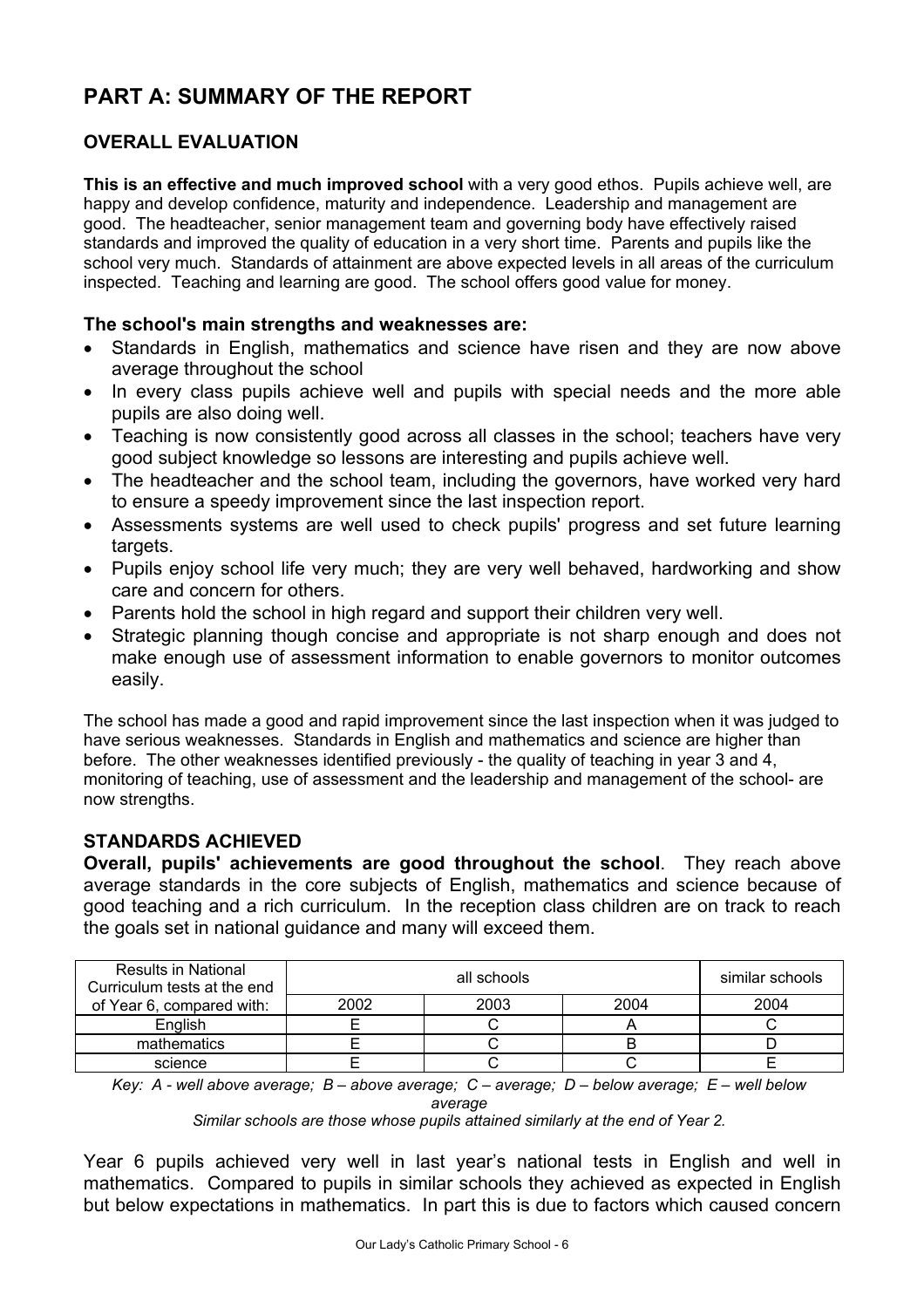during the last inspection and impacted on this year group. Inspection evidence suggests that standards in the present Year 6 are above average in English, mathematics and science. It also indicates that pupils of all abilities including the able and those with special needs are doing well. An increased number of pupils are set to achieve the higher levels. By the end of Year 6 pupils are also doing well and reaching above average standards in all other subjects reported on.

Test results in Year 2 for 2004 have caused concern. Results for writing and mathematics were well below national expectations. The school expected this result as the cohort was weak and judged well below average on entry. Teachers targeted pupils carefully but the measures are only just beginning to impact as these pupils reach the end of Year 3. The school has worked hard to improve the situation. This year the school's results are likely to be significantly improved with reading, writing and mathematics above national levels. Inspection evidence confirmed this view and shows that pupils of all abilities including the able and those with special needs are doing well.

Pupils really enjoy school and there are very good levels of attendance and punctuality. They develop very mature attitudes by the time they leave. They think about important issues and care about other people. Pupils are willing to take responsibility and contribute to the school's development through the School Council and regular discussion time in their classrooms. Spiritual development is very good and there are times set aside during the day for reflection and prayer. **Overall, spiritual, moral, social and cultural development is very good.** 

## **QUALITY OF EDUCATION**

**Overall, the quality of education provided by the school is good** and its care for pupils is very good**. Teaching is good**. Teachers are knowledgeable about the subjects taught. They present lessons in an interesting way and make the most of opportunities to apply learning in different contexts across the curriculum. Assessment is thorough and well evaluated. It is used well to set targets for groups and individuals. Younger pupils are consistently well taught. Classroom assistants offer very good support, particularly to younger pupils and those with special needs

The school offers its pupils a rich and interesting curriculum. School based work is enriched well by local visits. Pupils with special educational needs are offered good provision. There are very good links with the local pre-school providers. Partnerships with parents are very good. They are kept very well informed and make very good use of opportunities to talk to teachers informally and during parents' evenings. Links with the community, particularly the church, are strong.

#### **LEADERSHIP AND MANAGEMENT**

**The leadership and management of the school are good overall**. The headteacher with the senior management team has worked well to improve standards and teaching across the school. She is committed to promoting a strong ethos based on Christian values. She communicates well and has established a concise and appropriate plan for future school improvement which at present is not sharply focussed enough on precise targets for improvement. She and the teaching team work very hard to create a rich curriculum so that pupils enjoy learning, apply their skills purposefully and develop well as people. The governing body knows the school well and is efficiently run. However it does not have a strong enough involvement in strategic planning and access to suitable data to monitor effectively. The co-ordinators manage their subjects very well and establish appropriate priorities for developing and enriching their subjects.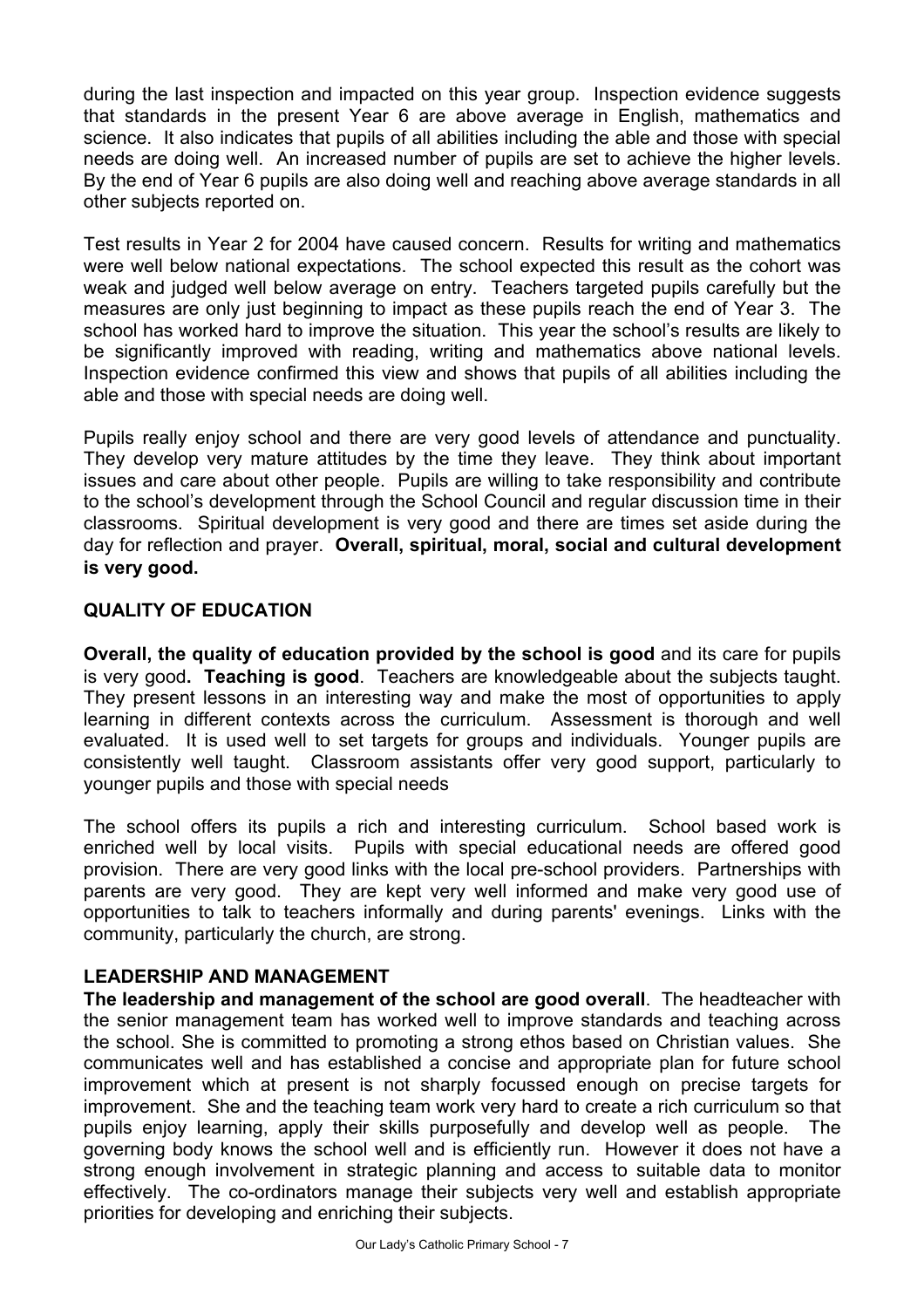## **PARENTS' AND PUPILS' VIEWS OF THE SCHOOL**

The parents think very well of the school and recognise the good quality of the opportunities it offers. Pupils enjoy school and their friendships. They value the teachers and feel very well cared for. Communication is good.

#### **IMPROVEMENTS NEEDED**

• Strengthen the strategic management of the school by making targets in the school improvement plan more specific and measurable and by providing governors with concise overview information about current performance so they can monitor more effectively.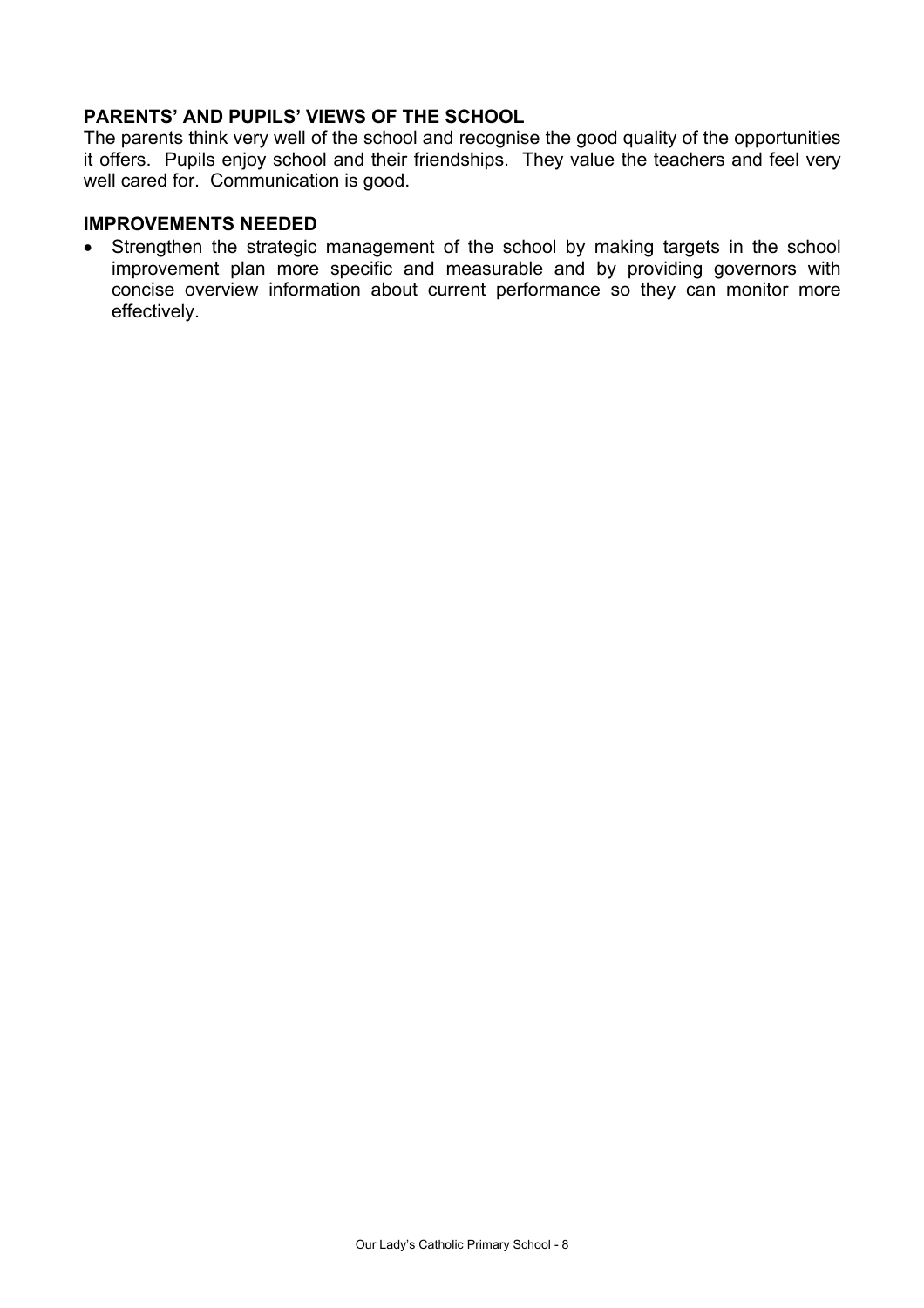## **PART B: COMMENTARY ON THE INSPECTION FINDINGS**

## **STANDARDS ACHIEVED BY PUPILS**

#### **Standards achieved in areas of learning, subjects and courses**

Pupils' achievements are good. Standards are above average overall in the core and foundation subjects. Children in the Foundation Stage achieve well.

#### **Main strengths and weaknesses**

- Since the last inspection standards in English, mathematics and science have risen and are now above average throughout the school.
- Standards in writing and mathematics in Year 2 in 2004 were well below national expectations, this year they are above.
- Pupils with special educational needs and more able pupils achieve well throughout the school.
- By Year 6 standards in the foundation subjects are above average in all the subjects reported on

#### **Commentary**

- 1. Children in the Foundation Stage are comfortably achieving nationally agreed targets. They are acquiring a good range of basic reading and writing and mathematical skills, and make confident and appropriate contributions to class discussions. These children like school very much and have settled well into the school routine. They concentrate very well and are well behaved.
- 2. Test results in Year 2 for 2004 have caused concern. Results for writing and mathematics were well below national expectations. The school expected this result as the cohort was weak and judged well below average on entry. Teachers targeted pupils carefully but the measures are only just beginning to impact as these pupils reach the end of Year 3. This year, the school's preliminary assessments show that across all reported subjects, attainment is above average and the numbers of pupils achieving the higher levels has increased significantly in all the subjects. Inspection evidence confirms that above average standards are now achieved and that pupils of all abilities, including the most able and those with special needs, are achieving well.

#### *Standards in national tests at the end of Year 2 – average point scores in 2004*

| Standards in: | School results | National results |
|---------------|----------------|------------------|
| reading       | 16.3<br>15.6   | 15.8<br>15.7     |
| writing       | 14.7<br>12.8   | 14.6<br>14.6     |
| mathematics   | 16.9<br>13.8   | 16.3<br>16.2     |

*There were 13 pupils in the year group. Figures in brackets are for the previous year Year group sizes are fairly small, typically about 16 pupils, so data should be viewed with some caution. The school is denominational and has a wide catchment so attainment on entry is also variable.* 

3. In Year 6 tests in 2004 pupils reached well above average levels in English, above average levels in mathematics and average levels in science. The more able pupils did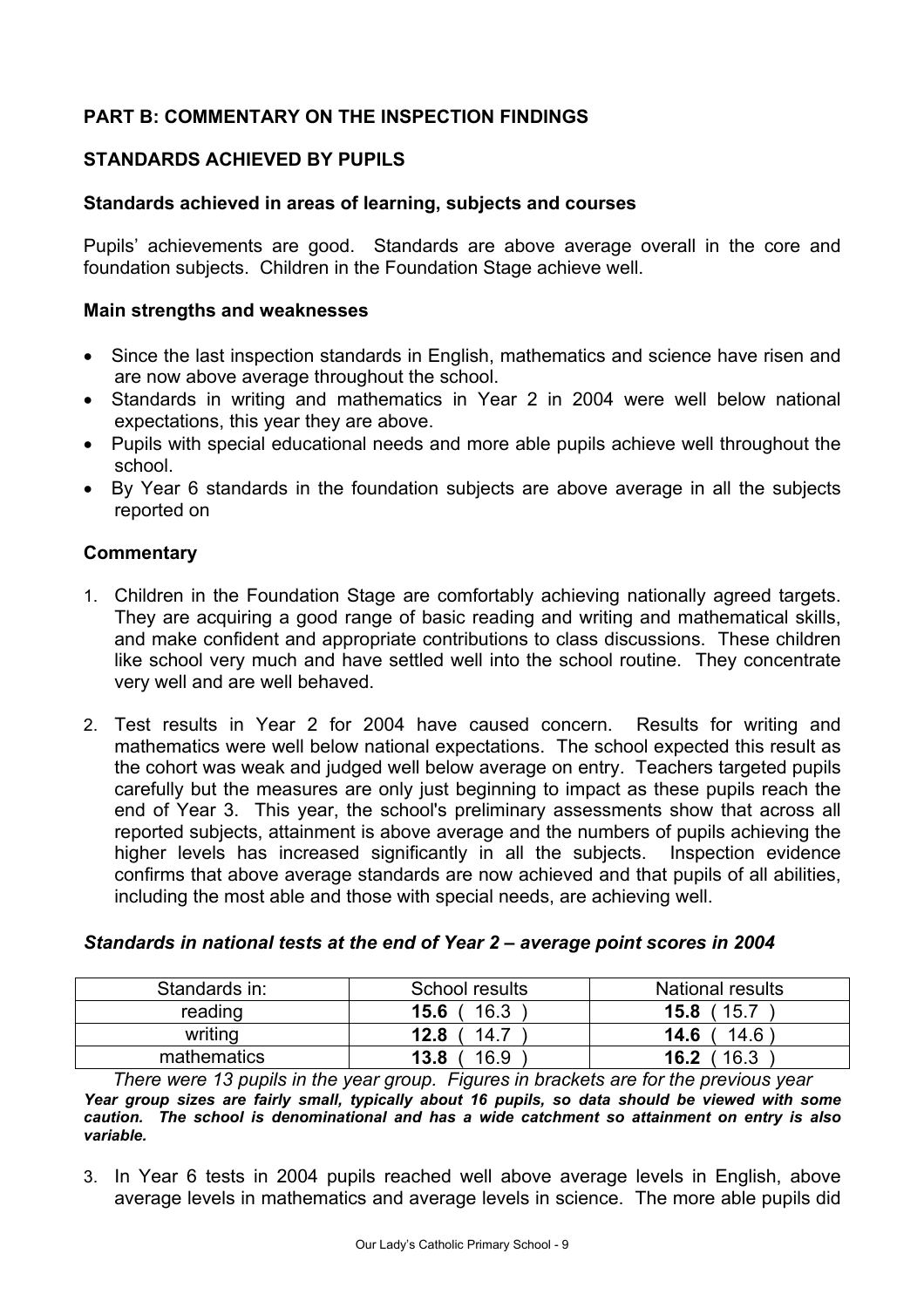well, particularly in mathematics. These results compared to prior attainment at seven are as expected in English but below expectations in mathematics. This can be related to the uneven teaching in the junior classes which led to the unsatisfactory judgements in the 2003 inspection report.

4. School data suggests that this year's results are broadly above average with mathematics likely to be better. Inspection evidence confirms this view and shows that pupils of all abilities are achieving well in both junior classes. Pupils with special needs make good progress because they have clear targets and are given good support by well trained classroom assistants. There is good use of support groups so a small group of boys were given extra English support in the upper school with very successful outcomes. Writing, including presentation, is strong and improving because pupils record most of their work in other subjects independently. Standards in all other subjects are above average. The curriculum for older pupils is rich and the pupils' well developed skills in English, mathematics and information and communication technology are applied purposefully.

| Standards in: | School results | <b>National results</b> |
|---------------|----------------|-------------------------|
| English       | 27.4<br>28.7(  | 26.8<br>26.9            |
| mathematics   | 26.6<br>28.0   | 26.8<br>27.0            |
| science       | 29.1<br>28.7   | 28.6<br>28.6            |

#### *Standards in national tests at the end of Year 6 – average point scores in 2004*

*There were 18 pupils in the year group. Figures in brackets are for the previous year* 

## **PUPILS' ATTITUDES, VALUES AND OTHER PERSONAL QUALITIES**

Pupils have very positive attitudes. Behaviour is very good. Provision for pupils' spiritual, moral, social and cultural development is very good. Attendance and punctuality are very good.

#### **Main strengths and weaknesses**

- Pupils are very interested in school life and enjoy the range of activities provided.
- Pupils have very good relationships with each other and show care and concern for others.
- Pupils are very confident and have high self-esteem.
- Pupils are hardworking and very willing to be enterprising and take responsibility.
- The school deals very effectively with all forms of harassment.

#### **Commentary**

5. The table below shows the attendance figures for the school. The attendance rate at the school is well above the national median. The school has very good procedures for promoting very good attendance. Most parents ensure the attendance of their children.

#### *Attendance in the latest complete reporting year (%)*

| Authorised absence |              | Unauthorised absence |     |  |
|--------------------|--------------|----------------------|-----|--|
| School data:       | −            | School data:         | 0.0 |  |
| National data:     | . .<br>ັບ. ເ | National data:       | υ.4 |  |

*The table gives the percentage of half days (sessions) missed through absence for the latest complete reporting year.*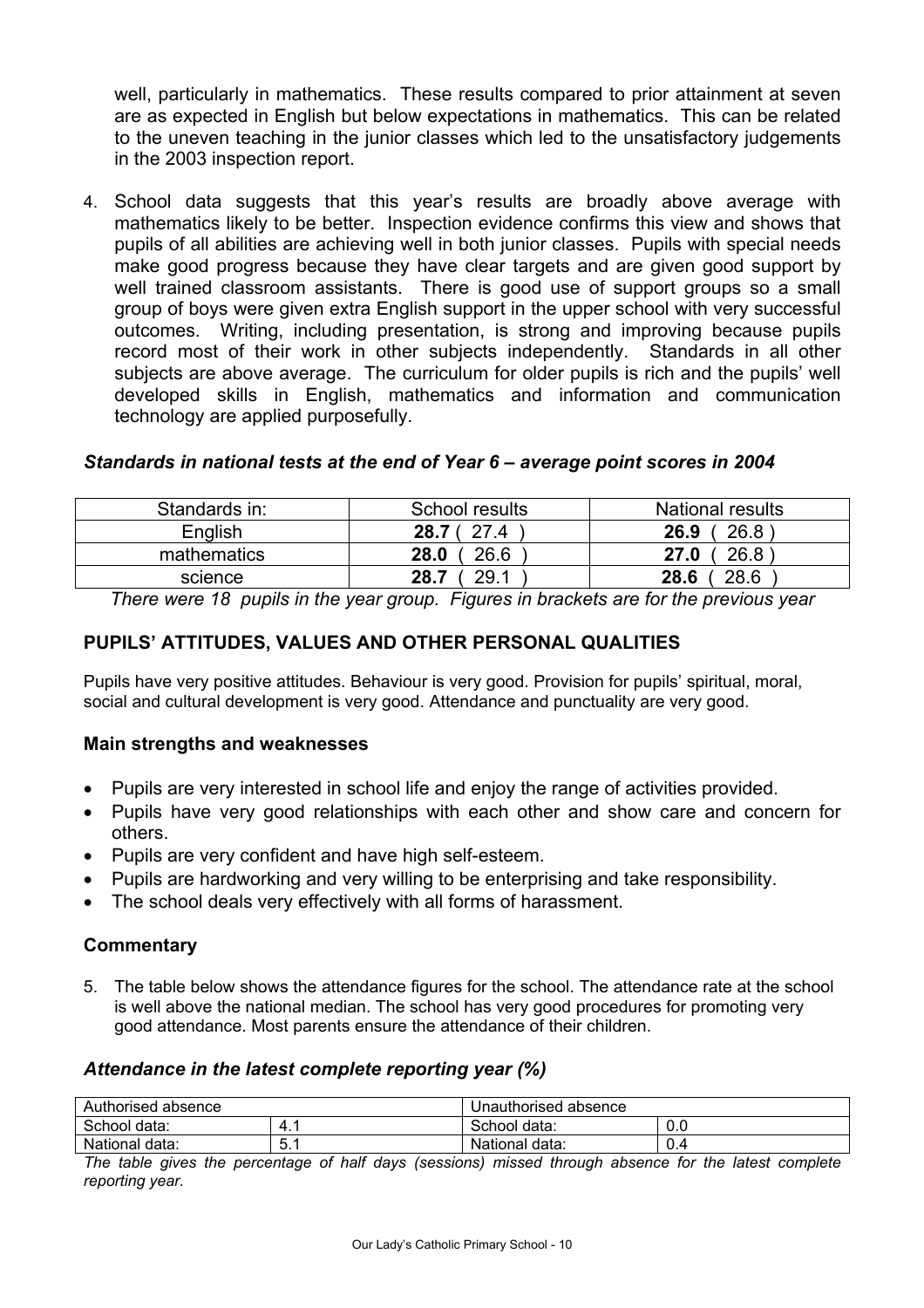- 6. The vast majority of pupils are very happy to come to school and are eager to learn. They are attentive, co-operative and collaborate very well with each other. Children have very good relationships with each other, and boys and girls work and play together in a very happy atmosphere. Any unpleasant behaviour is quickly dealt with. Pupils are very polite and respectful to adults, and they are very welcoming to visitors.
- 7. The school sets high expectations for pupils' conduct and the pupils respond very well. Children consistently behave very well in lessons, apart from some occasional over excited chatter, and when moving around the school. Most parents agree that their children like school and that the pupils behave well. Where pupils are offered opportunities to take on responsibility for their own learning, for example, working in groups with computers, they respond in a very mature and responsible manner. There have been no exclusions in recent years.
- 8. The school's very good provision for spiritual, moral and social development and good provision for cultural development contributes strongly to pupils' confidence, self esteem and maturity. They are becoming good citizens as a result. The School Council makes a good but recent contribution to this process. Pupil-elected members are working through a training pack with the headteacher. Pupils are given very good opportunities to reflect on issues and express their opinions. In the Year 5/6 class pupils are very concerned about environmental issues connected to the rain forest topic. Pupils' confidence and maturity are evident in their relations with visitors, and in their enthusiasm for being given a wide range of responsibilities. These duties are undertaken with great pride and responsibility. Achievement, success and effort are celebrated through rewards, displays and assemblies. Understanding of a diverse range of cultures is promoted well, with pupils receiving a wide variety of experiences, ranging from Chinese dancers to a visit to the Rolls Royce factory. The local education authority's multi-cultural service offers good support. An appreciation of art, music and dance is strongly encouraged. The provision of a residential visit for older pupils further enhances pupils' maturity and independence.
- 9. Pupils gain a very good awareness and understanding of their own faith through assemblies and lessons. They are encouraged to understand human feeling and emotions and how their own feelings and actions can affect others. They learn to appreciate broader and less tangible concepts such as beauty, love and helpfulness to others. The school day begins and ends with prayer and reflection. Each class has a small devotional area and a candle is lit when appropriate. Pupils have a very strong sense of belonging to a wider family outside their own home or their school.

## **QUALITY OF EDUCATION PROVIDED BY THE SCHOOL**

Overall the quality of education is good.

## **Teaching and learning**

Teaching is good overall and pupils enjoy their learning. Assessment is good.

#### **Main strengths and weaknesses**

- Teaching is consistently good across all classes in the school.
- Teachers are very knowledgeable about the curriculum, plan interesting lessons and they have a very positive attitude to their pupils, so pupils look forward to their lessons and like their teachers.
- Assessment systems are well used to set targets and check progress. Outcomes are monitored and strengths and weaknesses acted upon.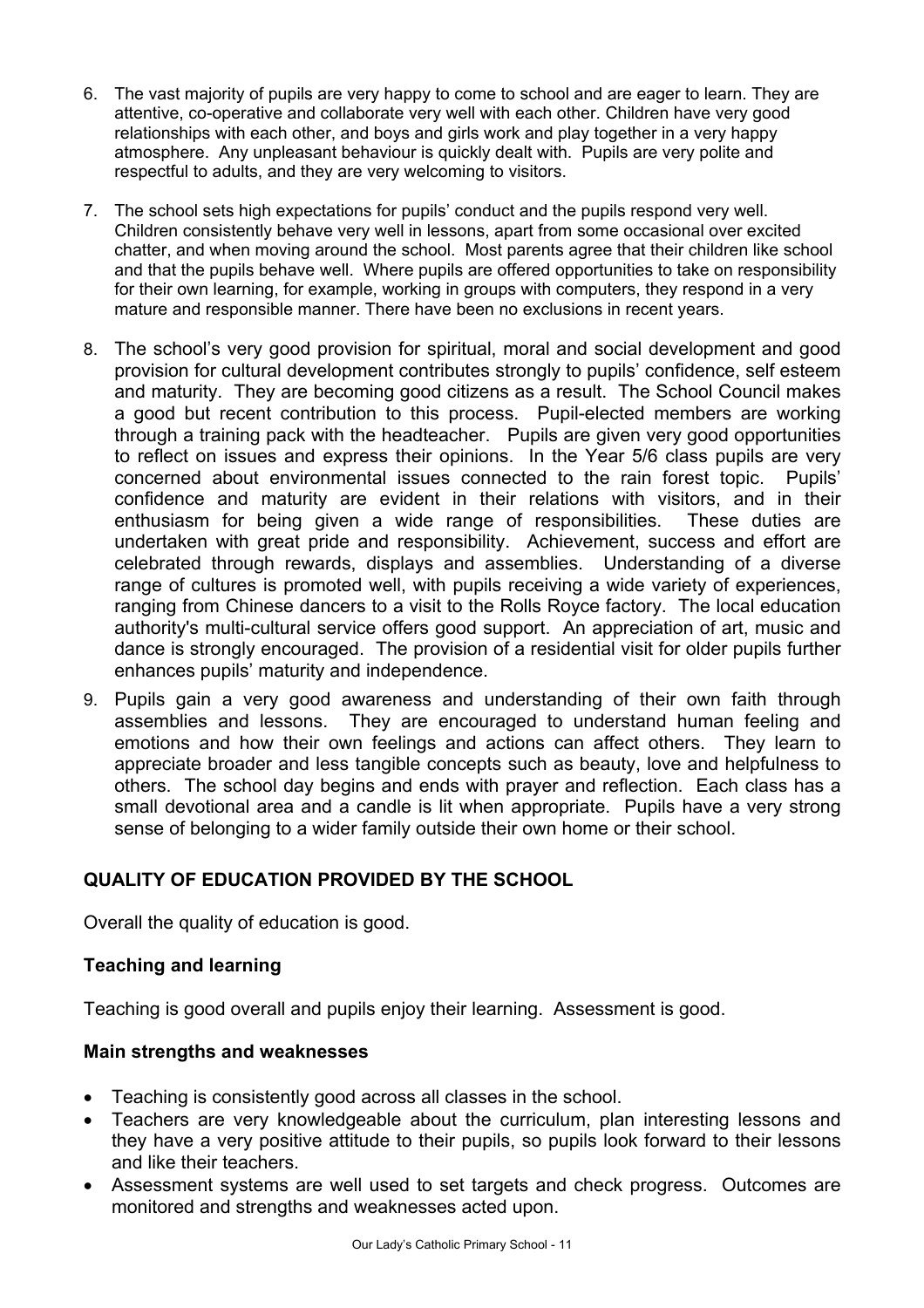• Good classroom assistants work well with teachers to give pupils with learning difficulties good support so pupils with special educational needs do well.

#### **Commentary**

10. Teaching is now a strong feature of this school and the quality has improved considerably since the last inspection. Two out of the three main school classes are taught by teachers who job share. Team work, by classroom staff, is a strong feature of this school's recovery from the serious weakness judgement made in 2003. Subject knowledge is strong because subject co-ordinators provide clear guidance and give good support, so teachers are well prepared. In consequence, teachers can explain ideas clearly because they understand the subject matter. Lessons are interesting and often practical, so pupils enjoy their lessons. Teachers understand the importance of thorough teaching of the basic skills. They include many opportunities for pupils to hear new basic subject vocabulary and focus well on explaining difficult vocabulary.

#### *Summary of teaching observed during the inspection in 25 lessons*

| Excellent | Very good | Good     | Satisfactory | Unsatisfactory | Poor   | Verv Poor |
|-----------|-----------|----------|--------------|----------------|--------|-----------|
| $(0\%)$   | 5(20%)    | 18 (72%) | $2(8\%)$     | $0(0\%)$       | 0 (0%) | $0(0\%)$  |

*The table gives the number of lessons observed in each of the seven categories used to make judgements about lessons; figures in brackets show percentages where 30 or more lessons are seen.* 

- 11. Teaching in this school is good and is the main reason why pupils achieve well and have such a positive attitude to their learning. Teachers' expectations of pupils' behaviour are generally high. They insist on pupils' full attention as they teach, though in a very few lessons work-related chatter is allowed to go on for too long and slows the pace. They expect hard work from their pupils. As a result pupils behave well and concentrate on their work. In many lessons, particularly English and mathematics, teachers and good classroom assistants provide good additional support for pupils who find learning difficult. There is regular homework.
- 12. In the Foundation Stage teaching is good and lively so the children make a good start to school, enjoy their learning and achieve well. The teaching of basic skills is well planned and organised and results in the good achievement in learning to read, write and in number work. The classroom assistant effectively supports individual and group activities and makes a significant contribution to helping the children to behave well and concentrate on the carefully planned and challenging learning tasks. The adults help the children to feel secure, gain confidence and communicate well with others.
- 13. Accurate assessment systems are very well established in the school in most subjects and teachers use the information well to monitor progress and to identify areas in which pupils need extra help. This is often linked to the good use of national support programmes. Target setting is well used to set expectations and pupils can talk about their progress towards meeting these targets. Pupils are encouraged to assess their progress against the learning objectives when appropriate in lessons. Marking is carried out regularly. Teachers often write encouraging remarks and point out possible improvements.

#### **The curriculum**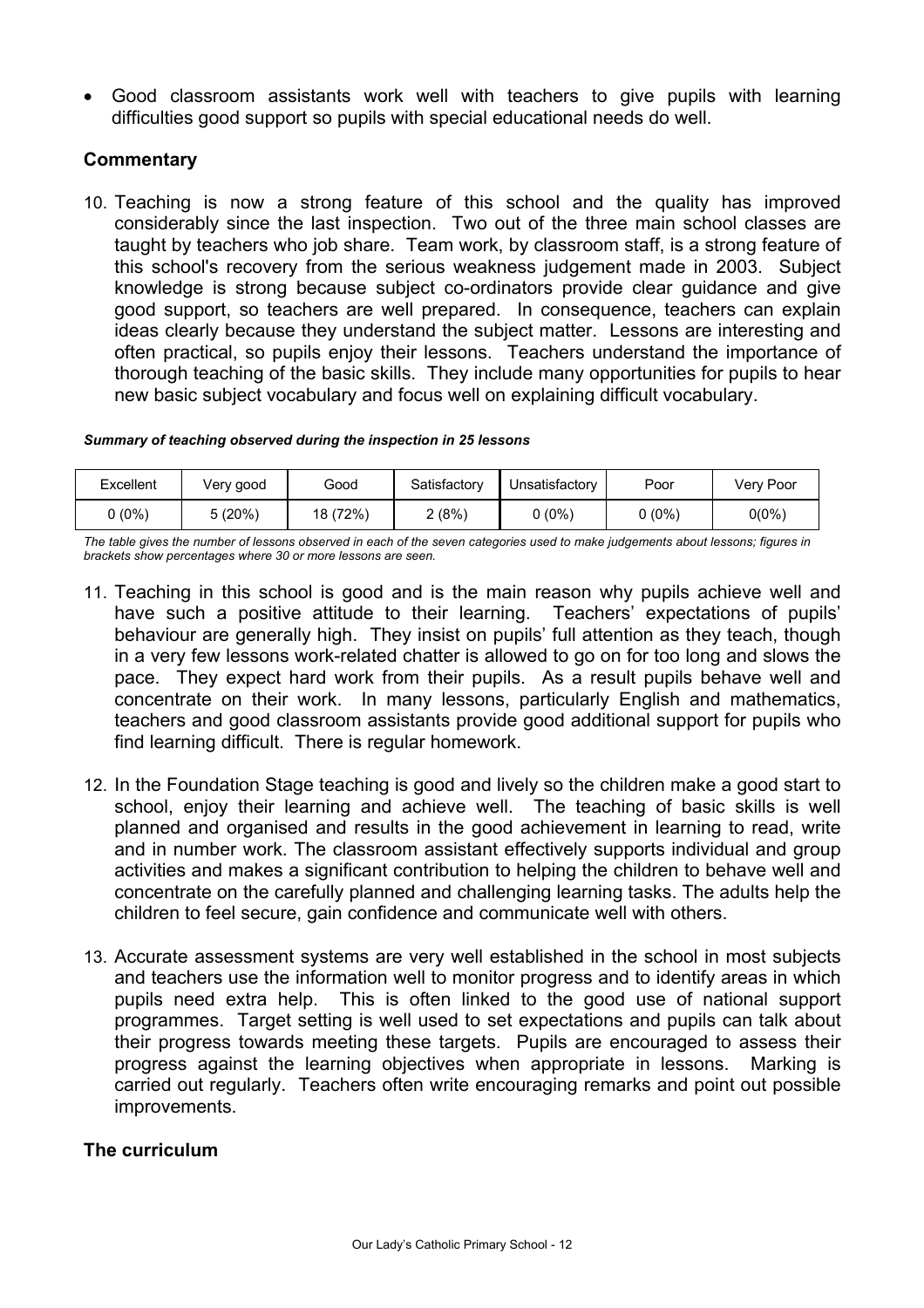The school provides a good curriculum for pupils of all levels of ability. It is broad, balanced and meets statutory requirements. There is a good enrichment programme. Accommodation is satisfactory and resources are good.

#### **Main strengths and weaknesses**

- The school's approach to personal, social, health and citizenship education is having a very positive effect on pupils' personal development.
- The curriculum provision for pupils who have special educational needs is good.
- Given the size of the school the range of enrichment opportunities is good.
- Some curriculum facilities and resources have improved well since the last inspection but indoor facilities for physical education are unsatisfactory.

#### **Commentary**

- 14. The curriculum for pupils from Year 1 to 6 and for reception aged children in the Foundation Stage is planned well with sufficient time allocated to each subject and area of learning. The pupils' skills in literacy and numeracy are effectively developed through their work in other subjects. Computers are used well to support and enhance pupils' learning in other subjects. Consequently, information and communication technology is incorporated well in lessons.
- 15. The school's programme for personal, social and health education is very good. It is timetabled and integrated with subjects such as science and religious education and teachers also make very good use of opportunities to promote pupils' understanding of sex, relationships and drugs education, personal values, health and fitness through other subjects such as food technology, physical education and science.
- 16. The curriculum provision for pupils who have special educational needs is good. These pupils are provided with tasks which are carefully matched to their prior attainment. Teaching assistants provide effective and well-planned support and are helpful and sensitive to the individual's circumstances. The pupils' individual education plans are regularly reviewed and updated so that targets can be agreed to help each pupil move progressively onto the next stage of learning.
- 17. This is a small school with relatively few staff. Given these circumstances the range of extra-curricular activities provided is good. Girls and boys can join sports teams and clubs and learn how to improve their games skills in netball, football, athletics, swimming, rounders and tag rugby. Pupils who enjoy music can learn to play an instrument and a very good range is offered to pupils that includes drum lessons and opportunities to play the clarinet, flute and guitar. The school makes good use of educational visits and specialist visitors to extend pupils' learning in the topics they are studying.
- 18. Accommodation has improved since the previous inspection but the hall is too small for whole class indoor physical education lessons. As a result, pupils often spend as much as half their lesson sitting and watching. The headteacher and staff are committed to improvement in the facilities for learning and there are plans in place to address this. The school has a well-stocked library with facilities for independent research and attractive and safe outdoor areas for younger Reception aged children and other pupils.

#### **Care, guidance and support**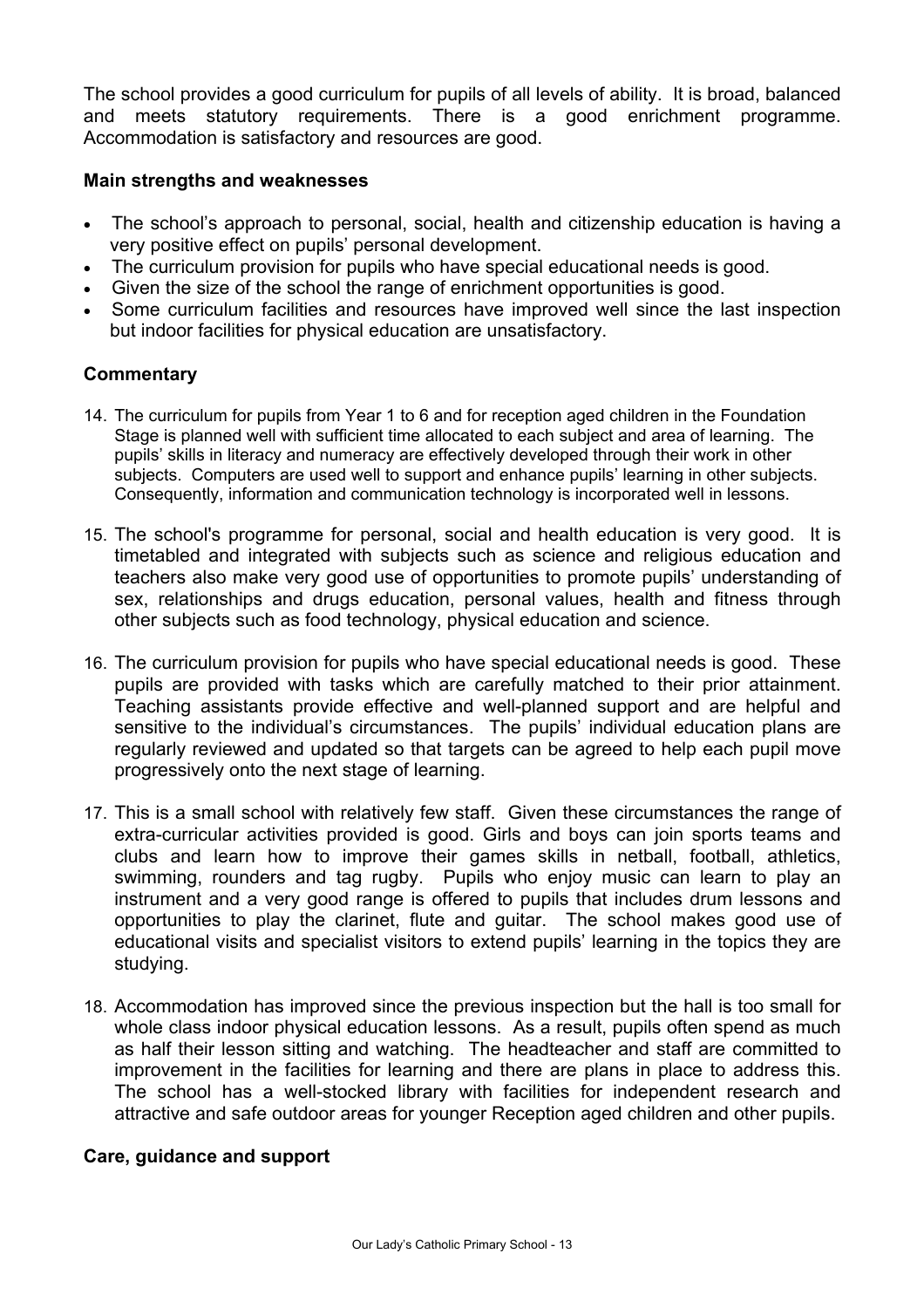Pupils' care, welfare, health and safety are very good. Provision for support, advice and guidance based on monitoring is good. The involvement of pupils through seeking and acting on their views is good.

### **Main strengths and weaknesses**

- The school's arrangements for ensuring health and safety are very good.
- Relationships between children and adults are very good.
- The school has very good induction arrangements for pupils.

## **Commentary**

- 19. The school provides very effective care for its children. All members of staff are very approachable, caring and committed to the children in their charge. Supervision at breaks and lunchtimes is alert and vigilant. All staff consistently demonstrate a very good knowledge of the school's pastoral and welfare procedures. Arrangements for first aid and dealing with minor injuries are very good.
- 20. Every child has a very good and trusting relationship with one or more adult in the school. Teachers listen to pupils and value their opinions and ideas. The School Council, although a relatively recent innovation, offers pupils good opportunities to have input into the day-to-day running of the school. This is valued by the pupils. Most pupils agree that teachers listen to them and value their opinions.
- 21. The school's child protection procedures are securely in place and fully understood by all members of staff. The governing body and headteacher take their health and safety responsibilities very seriously. All the required checks and inspections, including comprehensive risk assessments, are regularly carried out and properly recorded.
- 22. Teaching assistants provide very good support to teachers and pupils. Children with special educational needs are supported very well across the school. This has a positive impact on the standards they achieve. Teachers maintain comprehensive assessment and tracking records on groups and individual children. These are used well to direct support effectively and improve the quality of children's work.
- 23. Parents are very happy with the school's induction arrangements, including the visits made to their homes by members of staff. They feel this helps their children to settle into school life quickly and very well.

#### **Partnership with parents, other schools and the community**

Links with parents are very good. Links with the community are good. Links with other schools and colleges are very good.

#### **Main strengths and weaknesses**

- Most parents hold the school in very high regard.
- The school provides parents with very good information.
- The majority of parents support their children's learning well.
- Educational links with other schools are very good.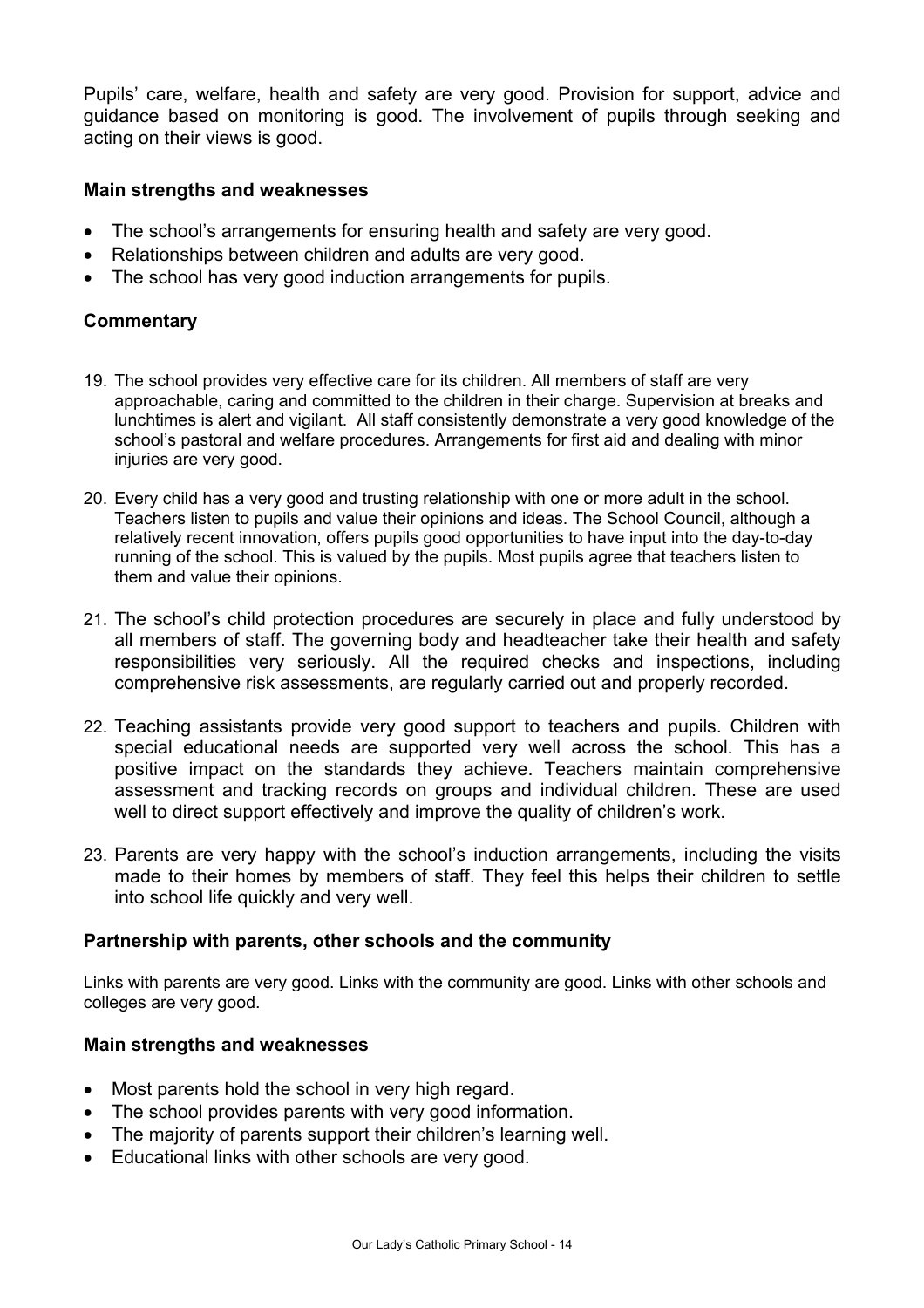## **Commentary**

- 24. Links with parents are very good overall. The majority of parents are pleased with most aspects of the school and hold the school in very high regard. The headteacher and her staff are available, approachable and very welcoming to parents. Most parents support their children's education at home and in the school well. There is good support for home reading and homework. Parents help in classrooms, accompany children on trips and assist around the school, for example, a parent runs the very well-used breakfast club. The parent support group is well supported and has raised considerable funds for the school.
- 25. The provision of information about all aspects of school life is very good. The school prospectus is attractive and informative. The governors hold an annual meeting with parents and publish a detailed annual report. The parents receive very good day-to-day information in the way of comprehensive newsletters and regular letters about specific events and activities. Parents are given an informative annual progress report that clearly states the progress their children are making and sets targets for future improvement. They are offered the opportunity to attend appropriate consultation evenings each year. Parents value the very good information, based on assessment and target setting, which teachers share. The school listens to parents' comments and complaints, and acts upon them accordingly.
- 26. The school uses the community well. Pupils are taken on a wide range of trips, including a residential experience for the older children that enrich the curriculum and support their personal development. There are very strong links with the local church. There are very good links with other schools; for example, governors take part in joint training sessions. There are very good opportunities for children to participate in sporting competitions against other schools. The very good relationships with the main receiving secondary school, and the good mechanisms for the transfer of pupils, ensure children have a very smooth transition to the next stage of their education.

## **LEADERSHIP AND MANAGEMENT**

Leadership and management are good and the quality has improved since the last inspection. The headteacher leads well and has worked very hard with her team to ensure speedy improvement since the last report. The governors offer good service to the school and the curriculum managers are contributing effectively to raising standards.

#### **Main strengths and weaknesses**

- The senior management team and the governing body have worked hard and have quickly improved the school's performance.
- The headteacher is clear-sighted and she communicates well with the school's partners including the local education authority and other local headteachers who have supported the school well.
- Subject co-ordinators, in this small school, are an effective team and do good quality monitoring which is formally carried out and is accompanied by informative professional feedback.
- Strategic planning by the school is not sharp enough and does not make enough use of assessment information to enable governors to monitor the effectiveness of outcomes.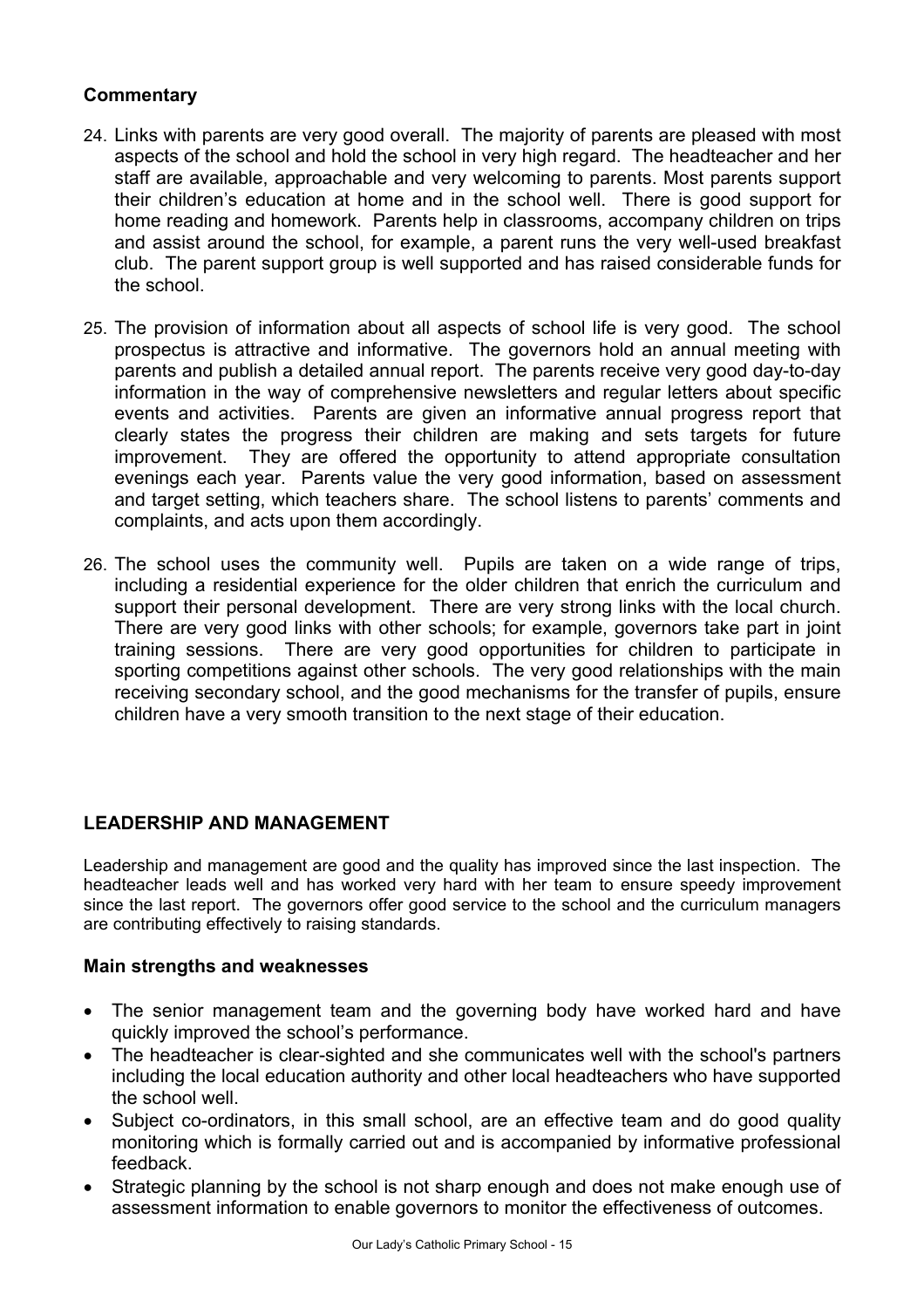• The administration of the school, including its financial management, is good.

#### **Commentary**

- 27. The headteacher plays a key role in creating a sense of purpose within the school community. She has helped the school to achieve a rapid improvement in the standards achieved and the quality of education it offers since the last inspection. The school's strength lies in its partnership with all those involved in its day-to-day life, its commitment to inclusion and the hard work put into school improvement. The school has a very strong shared ethos based on Christian values. The co-ordinators are working well together and are making an increasing contribution to the quality of education. The local education authority has provided the school with good support over the past few years and has aided the school well.
- 28. The school's strategic plan is concise and has appropriate targets. However it is not focused sharply on outcomes, particularly measurable ones, that the governors can monitor. The school does monitor individual performance data very well and acts well on the information so pupils are given appropriate support and challenge. However the information is not summarised so that, say, governors have a clear overview of progress and can review patterns and trends.
- 29. The school has achieved staff stability over the past two years. Subject leaders are working closely together to develop a strong, lively curriculum and links between curriculum areas are developing well. Monitoring arrangements are working well and co-ordinators make good use of classroom observations, sampling pupils' work and analysing assessment information to improve standards in their subjects. Special educational needs and early years provision is well managed and there is good governor involvement.
- 30. The governing body is well involved in the work of the school. Governors are very involved in the drive for improvement. They are hard working and give the school good support. They have good links with the subject co-ordinators. The school community is close and governors make a strong contribution to the very good relationships between all of its members. However governors do not at present have a strong enough involvement in strategic planning and their access to overviews of assessment information to inform their monitoring is limited.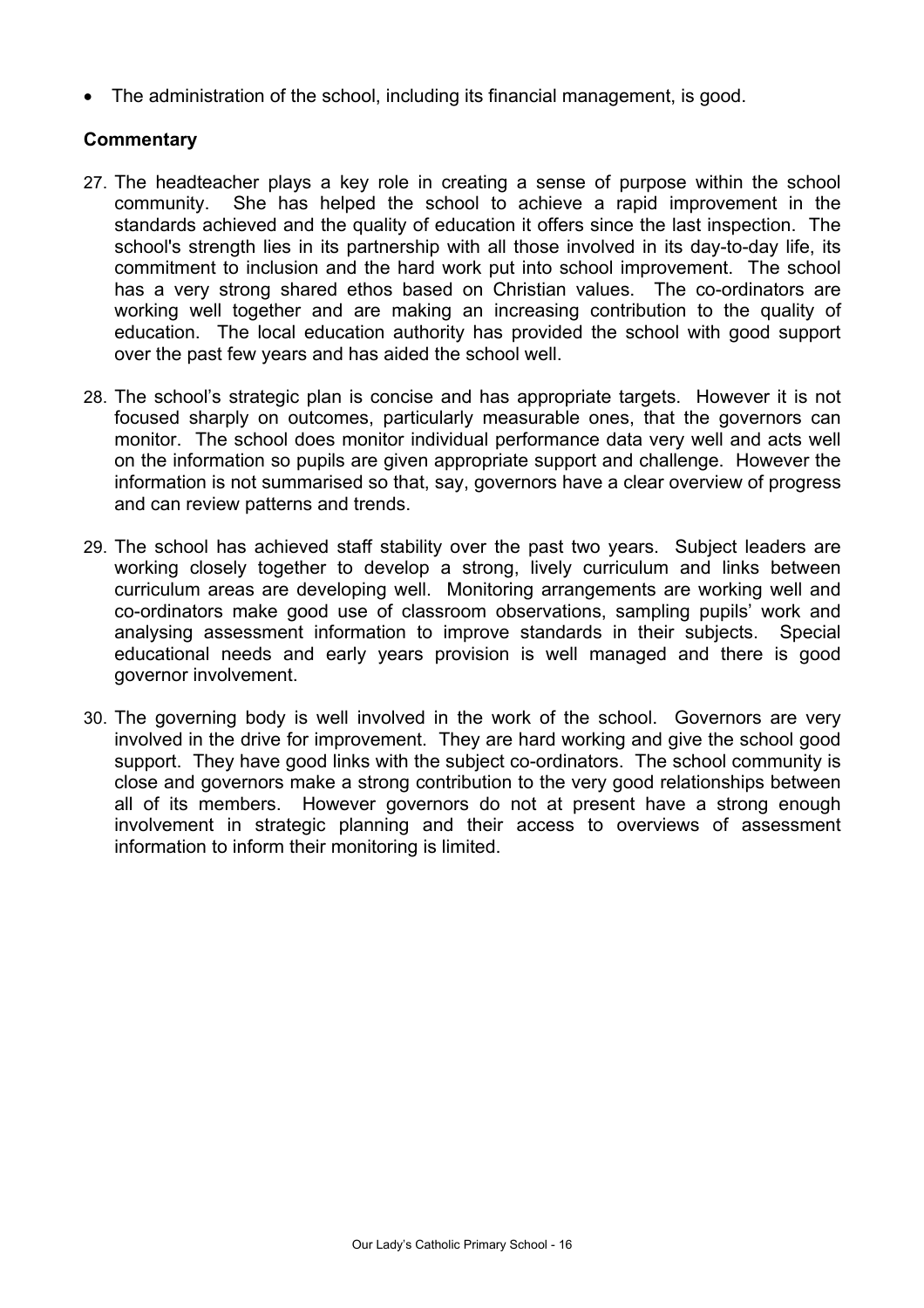## *Financial information for the year April 2003 to March 2004*

| Income and expenditure $(E)$ |          | <b>Balances (£)</b>                 |        |
|------------------------------|----------|-------------------------------------|--------|
| Total income                 | *292 683 | Balance from previous year          | 21 282 |
| Total expenditure            | 261 109  | Balance carried forward to the next | 31 574 |
| Expenditure per pupil        | 2440     |                                     |        |

| Balances (£)                        |        |
|-------------------------------------|--------|
| Balance from previous year          | 21 282 |
| Balance carried forward to the next | 31 574 |

*\*includes end of year funding of £15,000 from LEA and the balance from the previous year.* 

31. Prudent financial planning and secure management and monitoring of budgets help the school to meet its targets for development and educational priorities. There is a building project in progress. The school has done well to recover from a deficit budget situation. Decisions on spending and allocation of resources are made with a good appreciation for the principles of best value. The school's administrative officer provides good support. The weaknesses identified in the last report, associated with unsatisfactory leadership, have been decisively remedied. Leadership and management have improved well since the last inspection.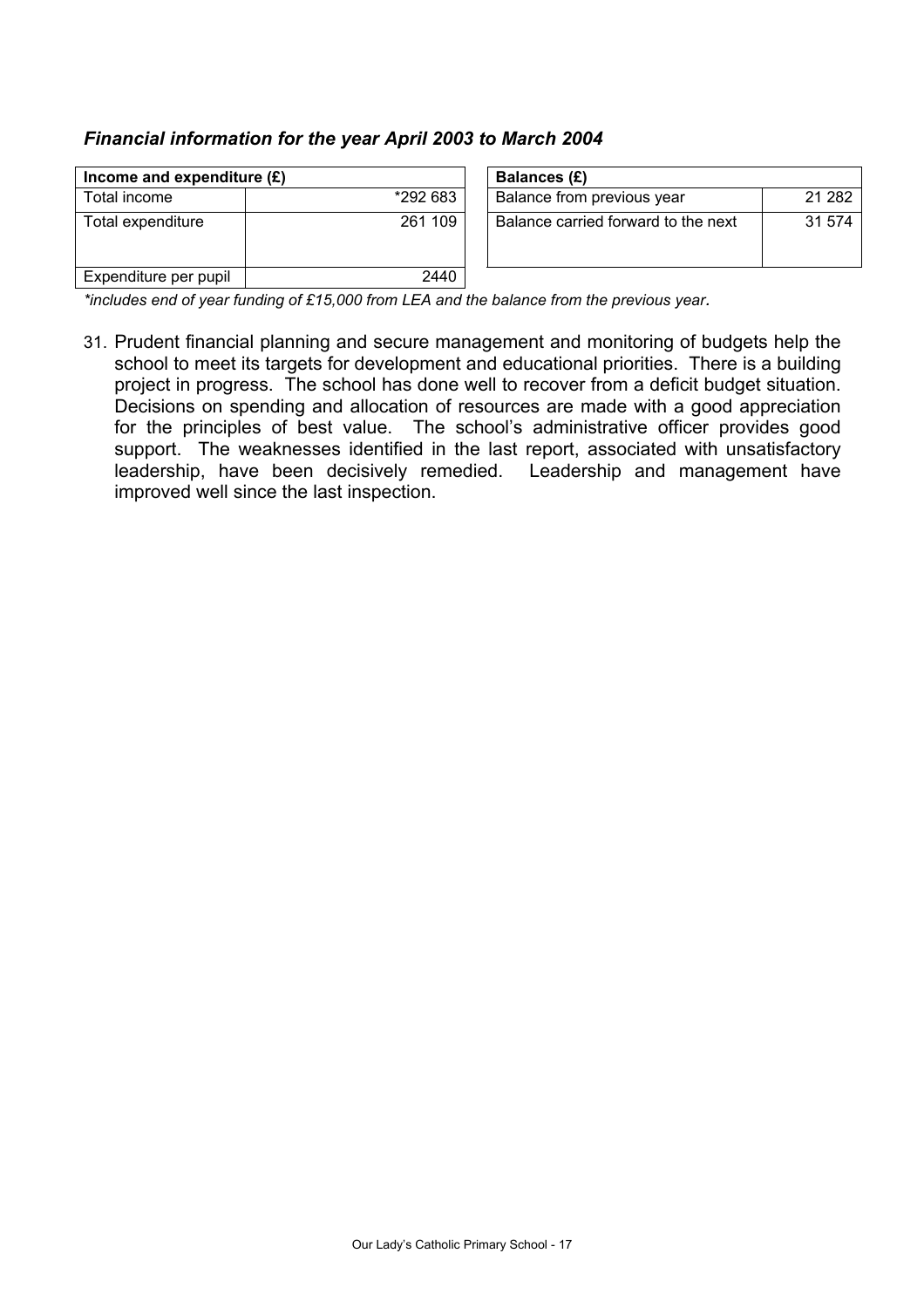## **PART C: THE QUALITY OF EDUCATION IN AREAS OF LEARNING, SUBJECTS AND COURSES**

#### **AREAS OF LEARNING IN THE FOUNDATION STAGE**

Provision for children in the Foundation Stage is good. Children enter the reception class as part time pupils at the beginning of the autumn term; after a short settling in time they attend full time. Their attainment is broadly average on entry. It does vary from year to year and the present Year 3 were well below average on entry according to the local education authority's figures. Many children attend a variety of local pre-school facilities before starting school. The school enjoys good links with these settings and practitioners meet regularly. The teacher visits each child at home so there is a good understanding of the child's individual needs prior to starting school. The children enjoy a rich curriculum with good opportunities for language development. By the time they enter Year 1, the children's attainment is at least in line with the expected goals in all areas of learning. Provision has improved since the last inspection and is now good across all areas of learning, including physical development.

Teaching is always good so children learn well. The two practitioners have a very good understanding of the best way to motivate children and also to teach the curriculum. The teaching is thorough and very well-structured questions extend the more able children and enable the less able, including those children with special educational needs, to achieve well. Children achieve well because their individual needs are very carefully assessed and their progress well monitored. Planning is thorough for children of all abilities. Staff have worked hard to create a bright, exciting working environment within the recently built accommodation. There are plans to create an outdoor classroom. Staff work closely with parents to ensure that children are happy. Parents are supportive. The setting is well led by an experienced, knowledgeable and enthusiastic practitioner.

#### **PERSONAL, SOCIAL AND EMOTIONAL DEVELOPMENT**

Provision in personal, social and emotional development is **good.**

#### **Main strengths and weaknesses**

- Children achieve very well; they enjoy learning because of good teaching that focuses constantly on personal development and helps them to achieve the expected goals by the time they reach Year 1.
- Adults and older children provide very good role models, and partnership with parents is very strong, which contributes to children's high levels of confidence.
- Children's behaviour is good.

#### **Commentary**

32. Children are confident and willing to try all the activities on offer. They concentrate well so work long enough on activities to make progress. They are kind and very caring towards each other. Boys and girls from a variety of backgrounds play well together. Teaching is good. There is a clear focus on personal development. Teachers help children to behave, and deal kindly but firmly with any small incidents including disputes. Children are taught to take turns and share. Good manners are encouraged. In their setting they co-operate well and follow simple class rules. In religious education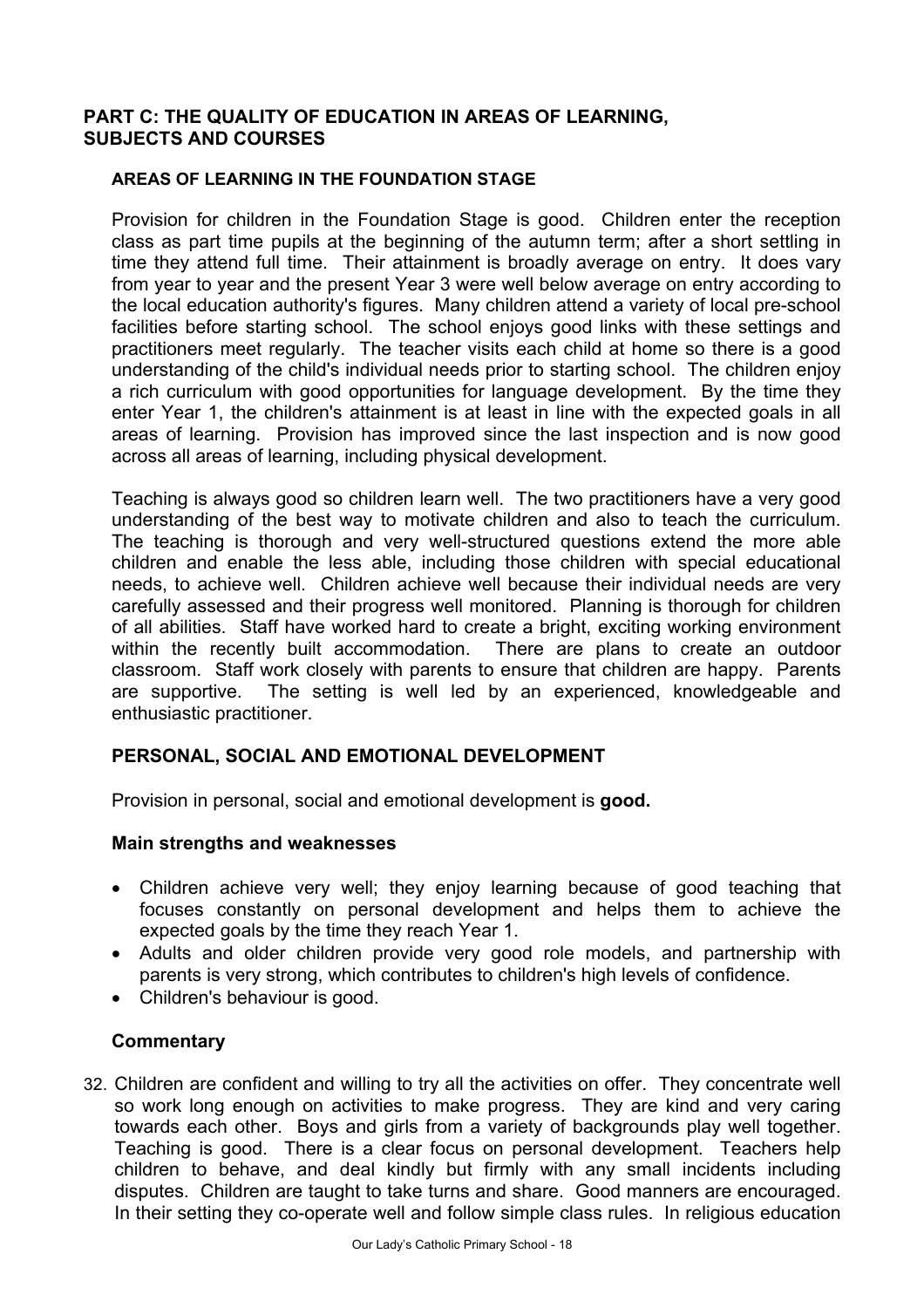lessons children are given the opportunity to reflect. In one session the teacher selected some quiet music and lit a candle. The children, after some exciting role play as silly sheep, were able to reflect very well on the messages behind the Good Shepherd parable. Children are able to change for physical education and teachers help them to acquire tidy habits.

## **COMMUNICATION, LANGUAGE AND LITERACY**

Provision in communication, language and literacy is **good.**

#### **Main strengths and weaknesses**

- Teaching is good, so children are keen to acquire early reading and writing skills.
- The curriculum is rich and exciting so children achieve well, enjoy their work and want to talk about it.
- Very good use is made of the children's own experiences as a starting point for reading and writing.

#### **Commentary**

33. Children are in line to achieve the expected levels before they join Year 1. A fair proportion will do better. Children are well taught and there is a good emphasis on developing speaking and listening skills during all activities. There is good emphasis on helping children to speak clearly and confidently and listen carefully. Teachers use common experiences well to promote reading and writing. During a recent walk to a local cafe teachers took photographs of key moments and these formed the basis of a class story. All the children helped the teacher write the story. They contributed very well to the spelling of words by making good use of their phonic knowledge. They thoroughly enjoyed reading back earlier pages. Regular fun filled sessions are devoted to saying and listening to letter sounds including those at the end of words. Story telling is a very important and much relished part of the routine and children enjoy looking at books independently. Some are starting to read and are given appropriate support. Parents support their children at home well.

#### **MATHEMATICAL DEVELOPMENT**

Provision in mathematical development is **good.**

#### **Main strengths and weaknesses**

- Children are encouraged to use mathematical language correctly whenever the opportunity arises, so their thinking in the subject is well developed.
- Teaching of basic numeracy skills is thorough and practically based, so children grasp counting and ordering in a meaningful context.

#### **Commentary**

34. Children enjoy mathematics and are achieving well. Children are in line to achieve the expected goals before they join Year 1 and some of the group will do better. The children can count confidently in tens and are delighted when they can count forwards and backwards in fives. They are successful at this because the teacher helps them to look closely at the numbers and their patterns. Teaching is good because it is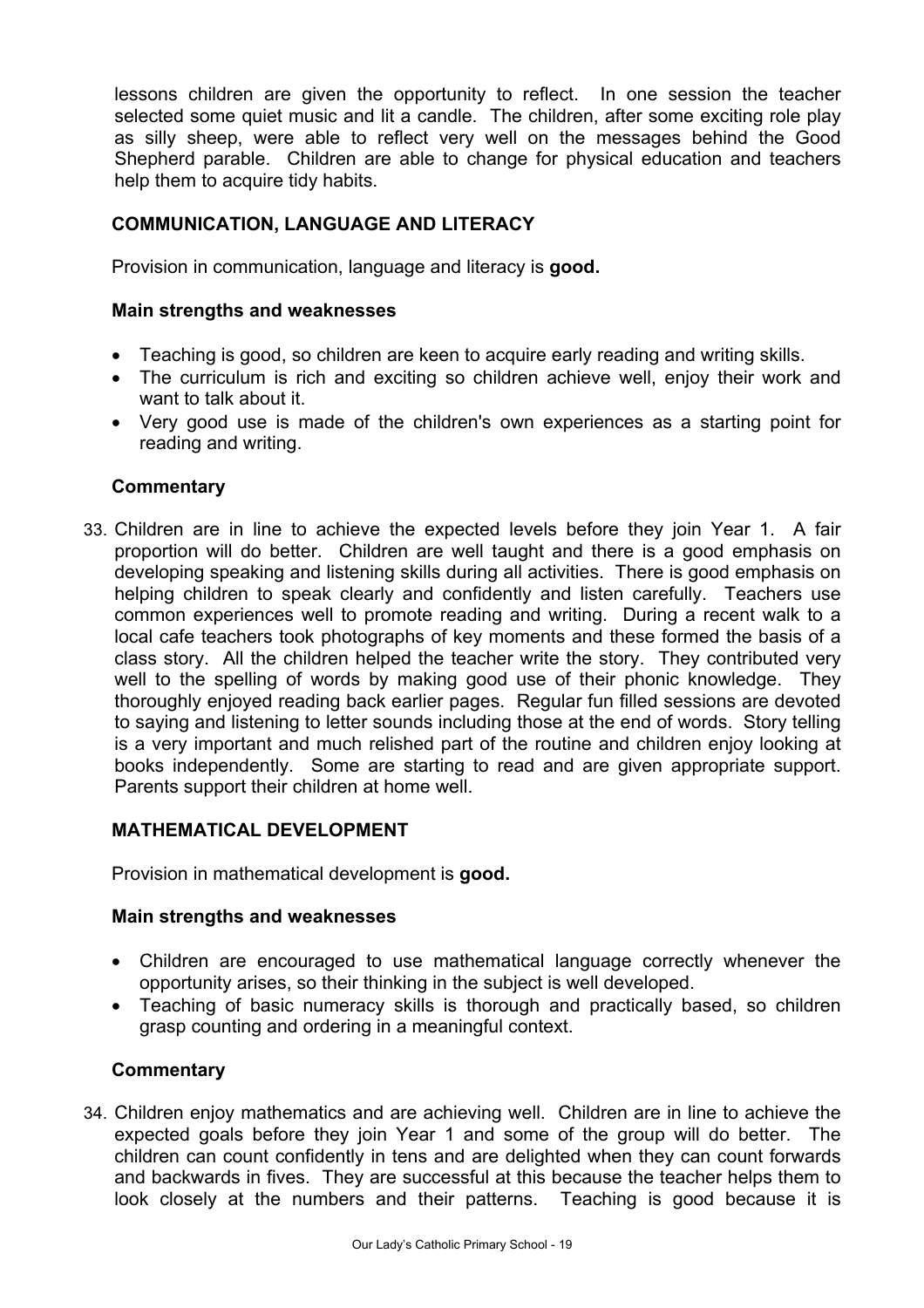purposeful, interesting and meets the needs of children of different ability and maturity levels. Teachers use interesting approaches, including a chair bus to make problem solving practical and fun. Children are eager to learn and are confident with the counting sequence to twenty and beyond. Throughout the day, children have opportunities to apply mathematics. They rolled objects in the playground and measured the length of the roll by counting their strides.

## **KNOWLEDGE AND UNDERSTANDING OF THE WORLD**

Provision in knowledge and understanding of the world is **good.**

## **Main strengths and weaknesses**

- Topical events and the local environment are used very well to extend children's knowledge and interest.
- Enthusiastic, imaginative teaching fosters children's curiosity and so they achieve well.

## **Commentary**

35. In the reception class learning is clearly focused on deepening the children's understanding of the way things move and grow, the properties of materials and the children's place in both the physical environment and their family and communities. Through role-play, the children understand aspects of adult life, commerce and the home. Children care for plants and animals. There is very good awareness of the season. They have a small garden where, at the moment, they grow pansies. Most children have a secure understanding that things happened before they were born and can describe events in the past. Teachers make very good use of town walks which include many old buildings. In lessons children explore the properties of different materials; they observe, for example the way differently shaped objects respond to pushing, pulling and rolling. Information and communication technology (ICT) skills are developed well. Children are acquiring good mouse control and understand how to perform a range of tasks including drawing objects used in their science experiments. There are regular opportunities to cook and these are well linked to mathematics.

## **PHYSICAL DEVELOPMENT**

Provision in physical development is **good.**

#### **Main strengths and weaknesses**

- The children enjoy good opportunities to play outside, though there is no free access from the classroom.
- Well-planned teaching helps children to develop the skill of using tools safely and independently.
- The teachers make good use of the hall to provide appropriate physical education lessons so that the children learn new skills and make progress.

#### **Commentary**

36. Teaching and learning are good; children achieve well and most will achieve the early learning goals before they enter Year 1. There are supervised opportunities to use the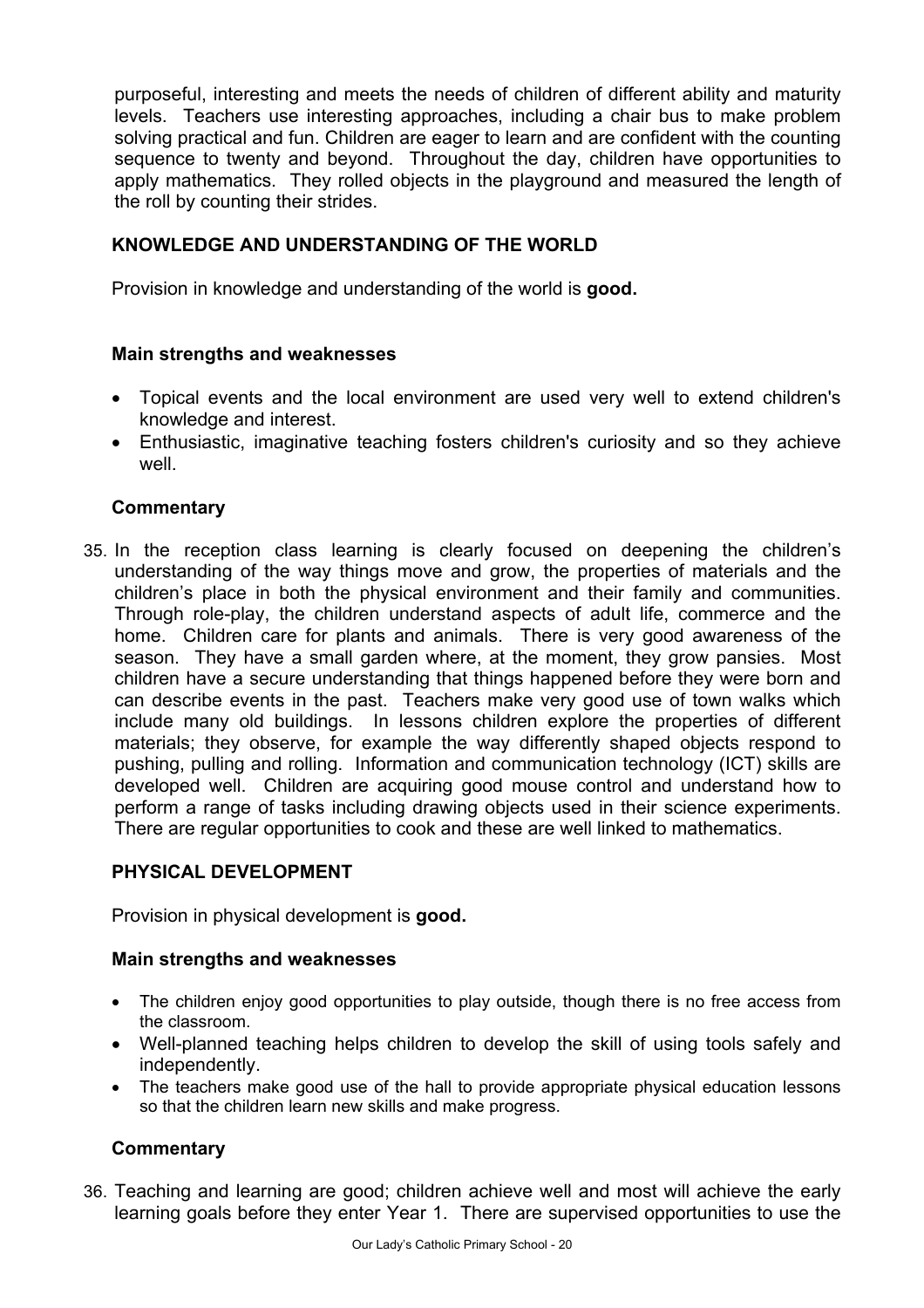outside space for a variety of imaginative activities, with good access to wheeled vehicles. Children do not have free access to the large outdoor space but there are plans in place to build an outside classroom soon. In a good lesson in the hall, children showed a good awareness of space as they moved around the hall. They used the school's apparatus purposefully and with confidence. The teacher paid very good attention to the development of appropriate vocabulary. The staff make good links between physical development and the children's health and well being. The wide range of practical opportunities including cutting, sticking, using malleable materials and playing with large apparatus, stimulates the children and enables them to make good progress in improving their manipulative skills, coordination and balance. The children are taught to use instruments and proper tools safely and properly. In turn, these skills contribute much to the children's success in early writing and creative work.

## **CREATIVE DEVELOPMENT**

Provision in creative development is **good.**

#### **Main strengths and weaknesses**

- Children are given very good opportunities for role play in the imaginative and wellprepared play area.
- Teaching is good and the well planned activities are exciting, fun and often well linked to a story or topic.

## **Commentary**

37. Children concentrate well and make good use of the art and craft opportunities available when they use a range of carefully chosen materials. These activities form an exciting part of the day and are well linked to stories and other topics. Paints are available and children have rich choices. Art and topic activities are imaginatively linked so children use their experience of the class walk and the cafe when fabric painting and flower making. Many children make use of the role-play café, either co-operatively or alone. Teachers make good use of drama including the use of puppets to bring phonic sessions alive. There is a good range of musical instruments available and children enjoy the many opportunities they have to sing. They added extra enjoyment to their mathematical problem solving, for example, by singing extracts from 'The Wheels on the Bus'.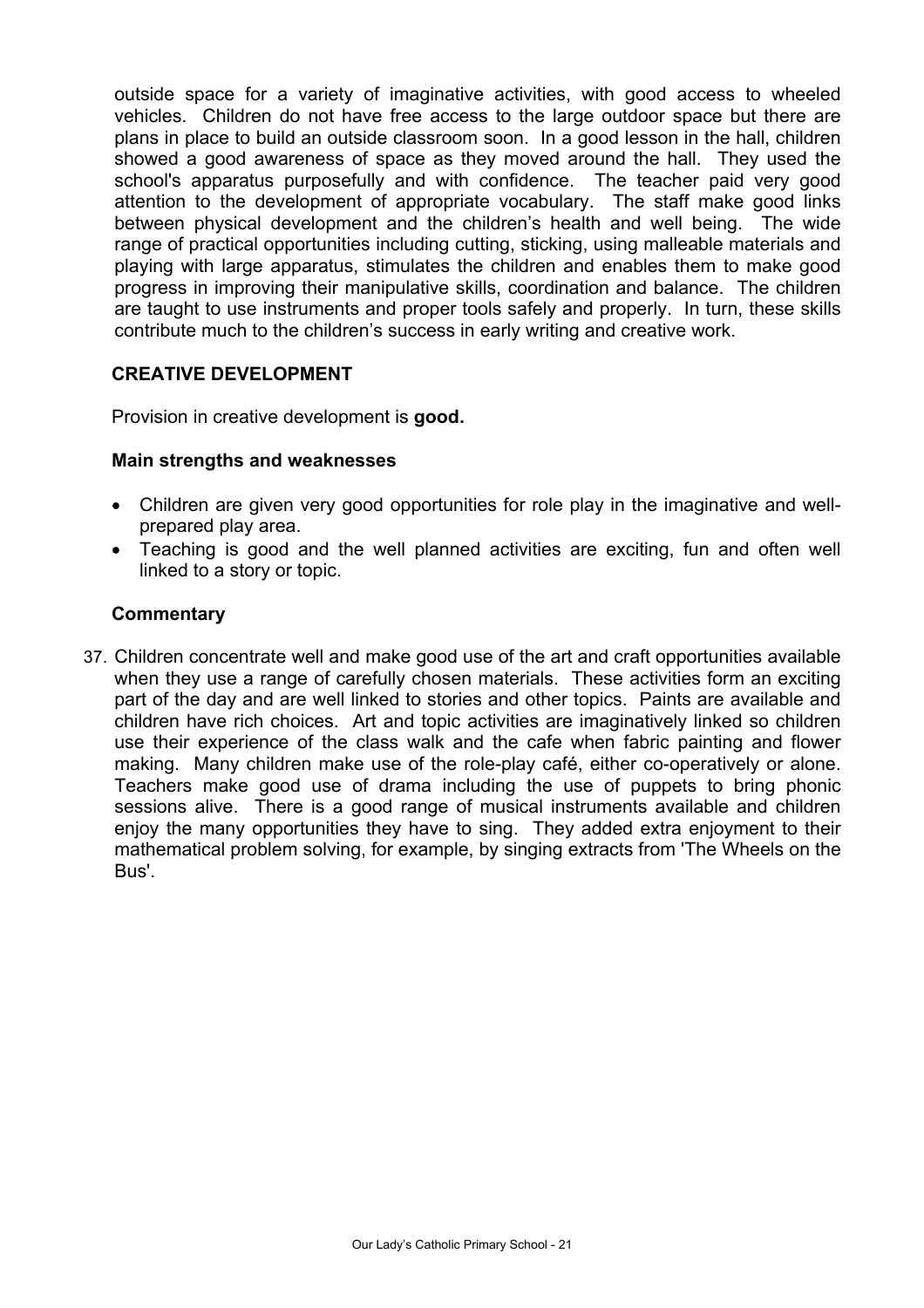#### **SUBJECTS IN KEY STAGES 1 and 2**

#### **ENGLISH**

Provision in English is **good.** 

#### **Main strengths and weaknesses**

- Standards are above national expectations in Year 2 and in Year 6; pupils of all abilities, throughout the school, achieve well and are confident
- Language skills are very purposefully used across a wide range of subjects and to support pupils' personal development
- The subject is well managed and all teachers are confident and have a very good knowledge of the subject and the way pupils learn

#### **Commentary**

- 38. Standards in Year 2 are above average. This year most pupils in Year 2 have achieved the expected Level 2 in English with an increased number achieving the higher levels. This is a good improvement as results in writing in 2004, for a weak cohort, were well below national expectations and in 2003 in line with them. Inspection evidence shows that pupils of all abilities are now achieving well and have made good progress because they are thoroughly taught; work is well planned, securely based on previous assessments and group support is good. Their teachers set a good pace in lessons and have high expectations.
- 39. Standards in Year 6 are above average and vary from year to year partly because of small cohort size. In 2004 they were well above national expectations. They were as expected when compared with previous performance and good compared with similar schools. This year, inspection evidence shows that standards are at least above average. Pupils of all abilities are suitably challenged and do well. Written work is neat and mature in style. Work related to the world war two project and the 'Goodnight Mr. Tom' story was particularly effective. It showed a very good empathy expressed through carefully chosen and rich vocabulary. Pupils are good, thoughtful readers and show good understanding of text. They make good use of opportunities to discuss text and analyse character from many of points of view. Throughout the school speaking and listening skills are well developed. In all subjects teachers encourage discussion often through focused tasks with a partner so pupils use taught vocabulary well. Teachers listen carefully to pupils' responses and contribute to clarifying their answers, using carefully modelled paraphrasing.
- 40. Teaching and learning are good. Teachers have good subject knowledge and skilfully lead discussions about carefully chosen text, so making a strong contribution to pupils' spiritual, moral, social and cultural development. The basic skills of reading and writing are well taught, so younger pupils, including slower readers, have good phonic skills and make good use of context to help them when they are stuck. Handwriting is given good attention throughout the school, though teachers' insistence on good consistent presentation varies from class to class. Lessons are often exciting. Older pupils were delighted to start an extended fantasy story which will take several weeks. Work is well matched so that pupils of different abilities are suitably challenged. Good support from teachers and teaching assistants helps all pupils to achieve well.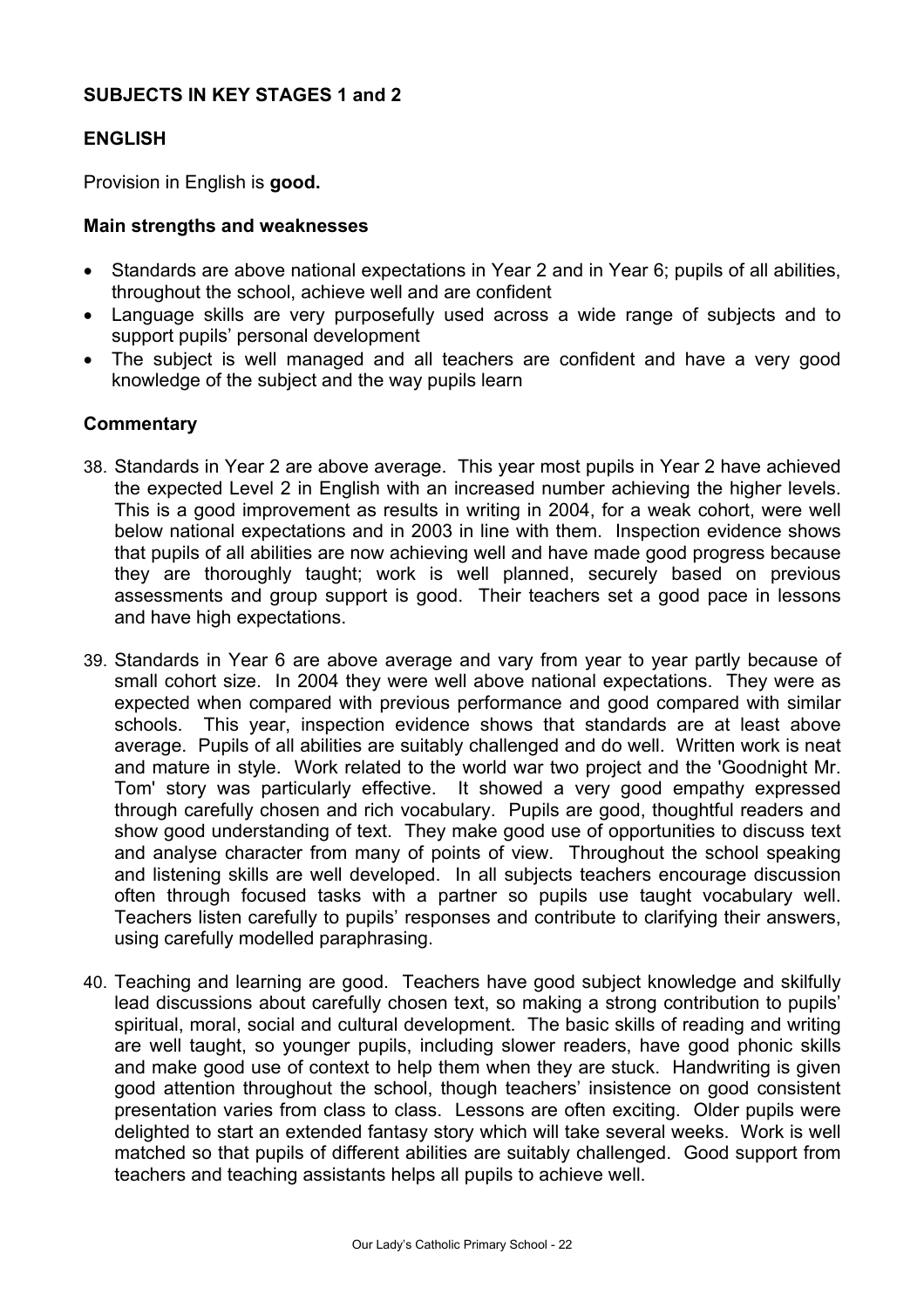- 41. Assessment is thorough and is well used to set targets. It is also well used to inform parents who were impressed by the quality of information given during parent teacher meetings. Marking in response to individual pieces of work and the current learning objective is well done. However it does not always link into the next piece of work.
- 42. The subject is well led and managed. The co-ordinator has worked very hard and successfully to raise standards and subject confidence since the last inspection. The co-ordinator has made good use of data from assessments to produce a well focussed and manageable action plan with clear priorities. Resources are good. Since the last inspection standards have risen; improvement has been good.

#### **Language and literacy across the curriculum**

43. The application of English across the curriculum is a strong feature. Pupils, in most subjects of the curriculum, use English purposefully. In many subjects, including science and the humanities, the quality of pupils' written work is good and it is independently produced. Presentation and handwriting are generally good. The teachers pay good attention to teaching correct terminology and provide good opportunities for pupils to use it.

#### **MATHEMATICS**

Provision in mathematics is **good.**

#### **Main strengths and weaknesses**

- The pupils achieve well because teachers make lessons practical and engaging.
- Teaching assistants make a significant contribution to the teaching and ensure that pupils with special educational needs are able to play a full part in lessons.
- Assessments are used well to keep a close check on how the pupils are progressing.
- Teachers' marking relates to the pupils' individual targets but it does not always inform the pupils of the next stages of their learning.

#### **Commentary**

- 44. School results for Year 2 in 2004 were well below average. The cohort entered school, according to the local authority information, with well below average attainment. Teachers had targeted these pupils, but improvement has been slow and is only beginning to impact as they reach the end of Year 3. Standards in the present Year 2 are above average because the cohort is stronger and teaching is even more focused. The good use made of assessment information from the Reception and Year 1 to plan lessons to meet pupils' needs is having a very positive effect.
- 45. This year, Year 6 pupils are achieving well and are set to match the above average standards reached in 2004 tests. These national tests results were higher than in previous years and reflect the good improvements in the quality of the education provided since the previous inspection. However despite the favourable national comparison, compared to prior attainment at seven pupils results were lower than expected. This is largely attributable to factors, including unsatisfactory teaching, associated with the serious weaknesses judgement made during the last inspection which slowed the pupils progress. Pupils throughout the school achieve well because assessment information is well used to match work to pupils' abilities.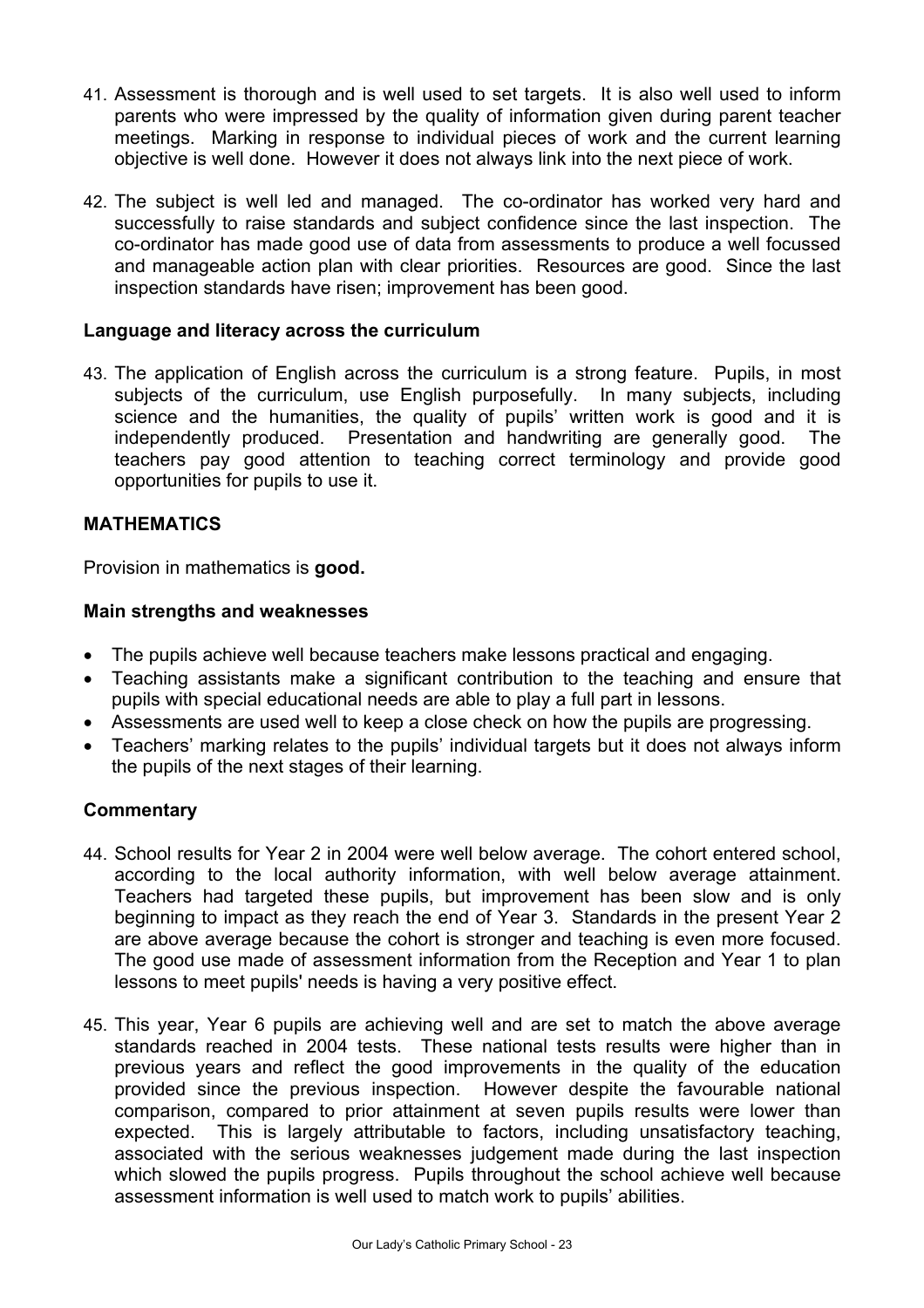- 46. The quality of teaching and learning is good because there is a consistent approach and all members of staff aim to make lessons exciting and practical. They are successful in ensuring that all pupils are actively engaged from the very start. Lesson openings are brisk, often relate to work from previous lessons, and set the tone for the rest of the lesson. For example, lessons often start with the pupils recalling number facts quickly such as multiplication tables and number sequences. In all classes, teachers ensure that tasks and activities are well chosen and match the needs and abilities of the pupils. In the Year 5 and 6 lessons observed, very good progress was made investigating number sequences and patterns involving square numbers. Teaching assistants are well deployed and play a significant role in helping the pupils with special educational needs to make good progress towards their learning targets. All staff are skilled at questioning to probe, prompt and guide the pupils, and summing up sessions are used effectively to summarise the learning so far and address any misunderstandings. Teachers' marking is diligent and systematic and links very well to the school's assessment and target setting process. This in turn enables the pupils to self-correct or address any shortcomings in their learning. However, it is not always clear in the marking how the pupils can improve their work further to reach the next level.
- 47. The pupils have very positive attitudes to mathematics. They persevere when they have difficulty and work well together in pairs and groups. Every opportunity is given to encourage the pupils to explain how they have arrived at an answer. For example, the pupils that have moderate learning difficulties are supported by other pupils in their group, as when Year 1 and 2 pupils were encouraged by the teaching assistant to answer questions related to coinage and addition facts. The teaching assistants play a prominent role in ensuring that pupils contribute to the discussions and understand what they have to do.
- 48. Mathematics is well led and managed. The subject is overseen effectively by a knowledgeable and enthusiastic teacher, who keeps a close check on the progress made by the pupils and on the teaching and learning. Target setting and assessment are used effectively and this enables teachers to evaluate how the pupils are doing. Test results, including the national assessments, are analysed thoroughly to identify patterns of strength or weakness. Since the last inspection standards have risen; improvement has been good.

#### **Mathematics across the curriculum**

49. There are good opportunities for the pupils to use mathematics in other subjects. In science, the pupils measure the height of flowers and compare their own measurements with those of other pupils. Music lessons provide the opportunity for the pupils to count beats and develop mathematical language by comparing the length of notes. The pupils create tallies, charts and matrices when conducting and recording the results of surveys. Patterns are investigated in art and design, for example by exploring repeating patterns in buildings. There are good opportunities to develop mathematics in information and communication technology, including creating two-dimensional shapes using an art package and consolidating the pupils' knowledge of their names and properties. Their understanding of angles and directional language is developed when giving instructions to control a programmable robot on the computer screen.

#### **SCIENCE**

Provision in science is **good.**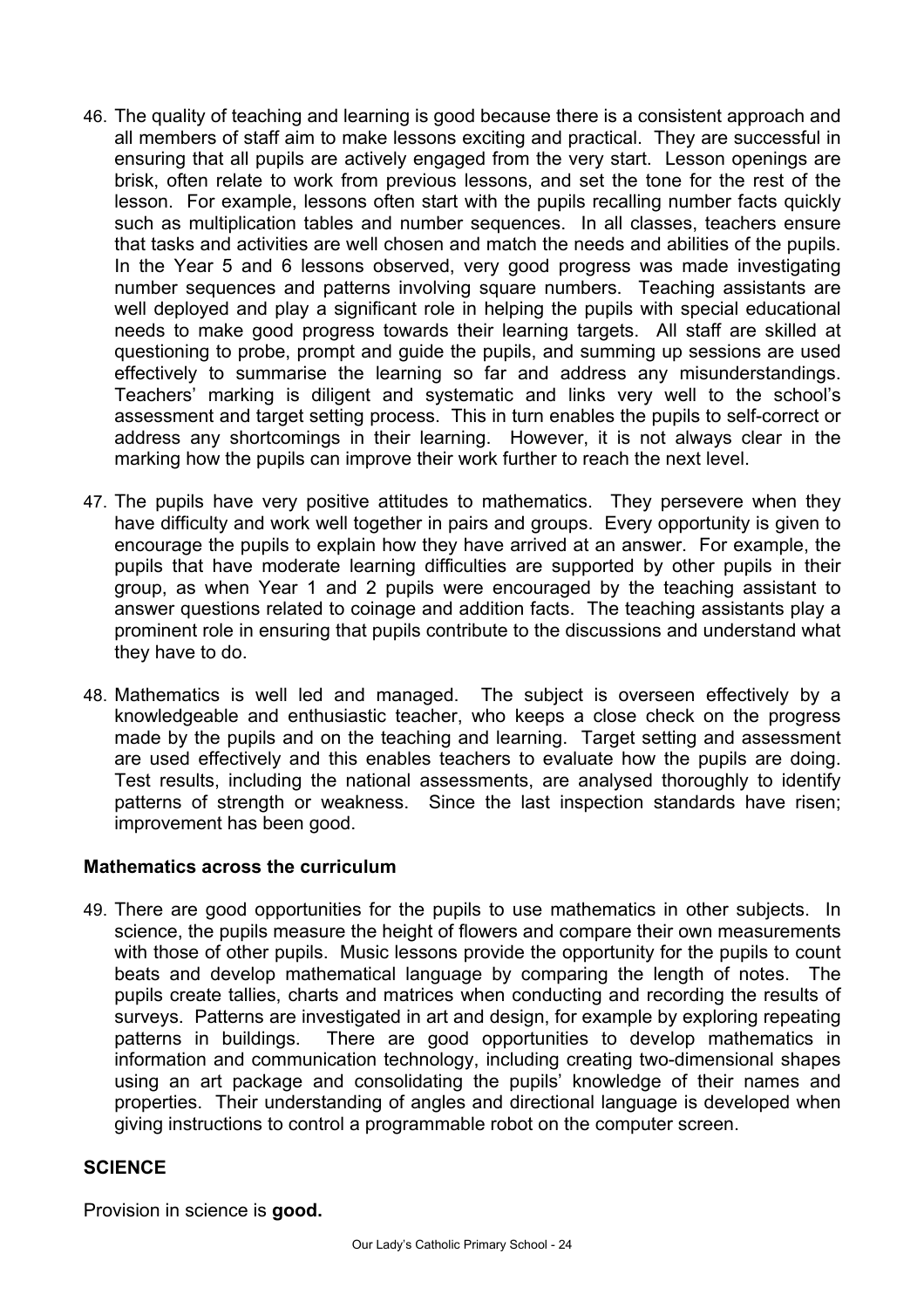#### **Main strengths and weaknesses**

- Standards are above average and pupils of all abilities achieve well.
- The teaching is good and teachers provide good opportunities for pupils to develop their investigative and experimental skills.
- There are good systems for monitoring pupils' progress.
- The subject is well led and managed, resulting in good improvements since the last inspection.

### **Commentary**

- 50. The 2004 national test results in Year 6 were average. Inspection evidence shows that standards in the current Year 6 are above average and confirms that standards have risen in recent years. Teacher assessments for Year 2 show that pupils' attainment in 2004 was well below average because the pupils in that year group started school in the reception year with well below average attainment. However, evidence from the work seen shows that standards are currently above those expected in Year 2. Pupils achieve well in science across the school with very good teaching seen in Years 5 and 6, where the pupils identified and described a balanced diet using their knowledge of different food groups.
- 51. Year 1 and 2 pupils made good progress investigating the effect that different materials have when insulating containers and in Years 3 and 4, the pupils improved their knowledge of how plants grow when checking the progress of their plants and vegetables in the class 'Greenhouse'. Teachers provide good opportunities for the pupils to ask questions, tests ideas and learn through trial and error. For example, Year 3 and 4 pupils were encouraged by the teacher to formulate questions that could be tested after devising an investigation to see how temperature affects the growth of plants.
- 52. Throughout the school the identification and support provided for more able pupils is particularly effective as this is helping to sustain a pattern of rising standards, especially in Year 6 where the work provided is challenging and practical. Good teaching throughout the school has contributed to a good rise in standards which are currently above average. Assessments of the pupils' progress are used to plan each lesson so that learning builds on previous work.
- 53. The quality of teaching and learning is good overall. Teachers plan very well and the work done across the school is well matched to the different abilities of pupils. High attainers, as well as those with special educational needs, achieve well. As a result of the good emphasis placed on pupils' learning through practical and first hand experiences, the pupils' skills of investigation and experimentation are very secure. There are good links to other areas of the curriculum, such as when Years 5 and 6 investigated river systems and used the computer to research information about the water cycle, evaporation and condensation. Investigative skills are taught hand in hand with the necessary scientific knowledge, so that pupils learn how to question the facts they are given and to draw their own conclusions. From an early age, pupils learn how to use their knowledge to make sensible predictions and older higher attaining pupils make well founded hypotheses based on the information they already have. Pupils use scientific vocabulary well to explain their ideas clearly and accurately and have a secure knowledge and understanding across all elements of the well structured science curriculum. There is a great deal of work carried out in science and it is well presented, reflecting the pupils' pride and motivation in their work.
- 54. There is good leadership and management of the subject. A thorough system of monitoring teaching and learning has been carried out and this reflects the impact of the leadership on the school since the last inspection. Experimental and practical science are key strengths. This is a good improvement since the last inspection.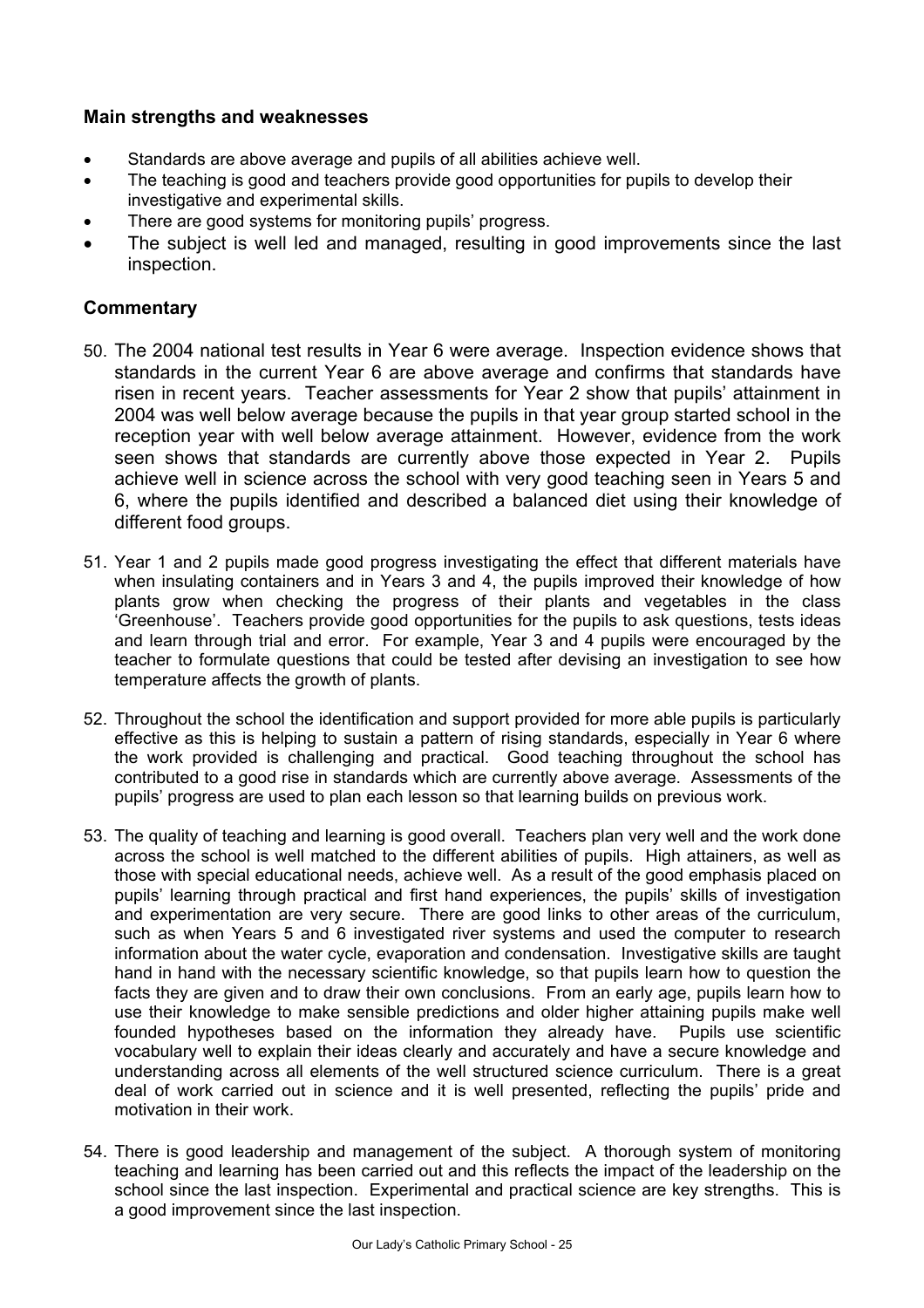## **INFORMATION AND COMMUNICATION TECHNOLOGY**

Provision in information and communication technology (ICT) is **good.** 

#### **Main strengths and weaknesses**

- Standards are above average and pupils achieve well.
- Pupils are confident users of the computers and select appropriate tools for their purpose.
- Skills are very purposefully used across a wide range of subjects.
- The subiect is well managed and a skills audit has focussed training so teachers are confident.

#### **Commentary**

- 55. Standards in Year 2 are average. Younger pupils use word processing programs and improve, save and print their work. They understand the purpose of a database because they use it in a realistic context. Standards in Year 6 are above average. Pupils are confident users of the computer and are able to use the full range of programs commonly used by their age group. They can use word processing to refine and edit, graphics packages, spreadsheets to display and calculate data and have access to control packages through very good links with the secondary school. They have good access to the Internet for research purposes. They are confident editors of digital photographs and look forward to using the computer to aid their musical composition for a silent movie. Pupils throughout the school, including those with special educational needs, achieve well and have very good levels of independence.
- 56. Teaching is good. Teachers are confident. They teach the basic skills clearly and encourage independence very well. The subject is planned very well so that skills are developed in a suitable context across the subjects of the curriculum. Teachers are assessing pupils' capabilities well within lessons and make good use of national guidance for this purpose. Teachers have limited access to classroom teaching technology at present, but what they have they use well.
- 57. The subject is well managed. The co-ordinator has conducted a thorough audit so she knows which aspects need further support. Resources for the subject are satisfactory. There are computers in all classrooms as well as in the library. The school will install two interactive whiteboards next term. Provision has improved since the last inspection and the use and application of the subject has improved.

#### **Information and communication technology across the curriculum**

58. Opportunities for pupils to use ICT to support their learning in other subjects are developing very well. They use the research capability of the Internet to further their knowledge when studying subjects like history and geography. In mathematics, data handling capabilities are gradually developing. Word processing skills are well developed and most pupils are confident when using the computer for graphics work. The school makes very good use of digital photographs in many areas of its work. This includes design and technology and art.

#### **HUMANITIES**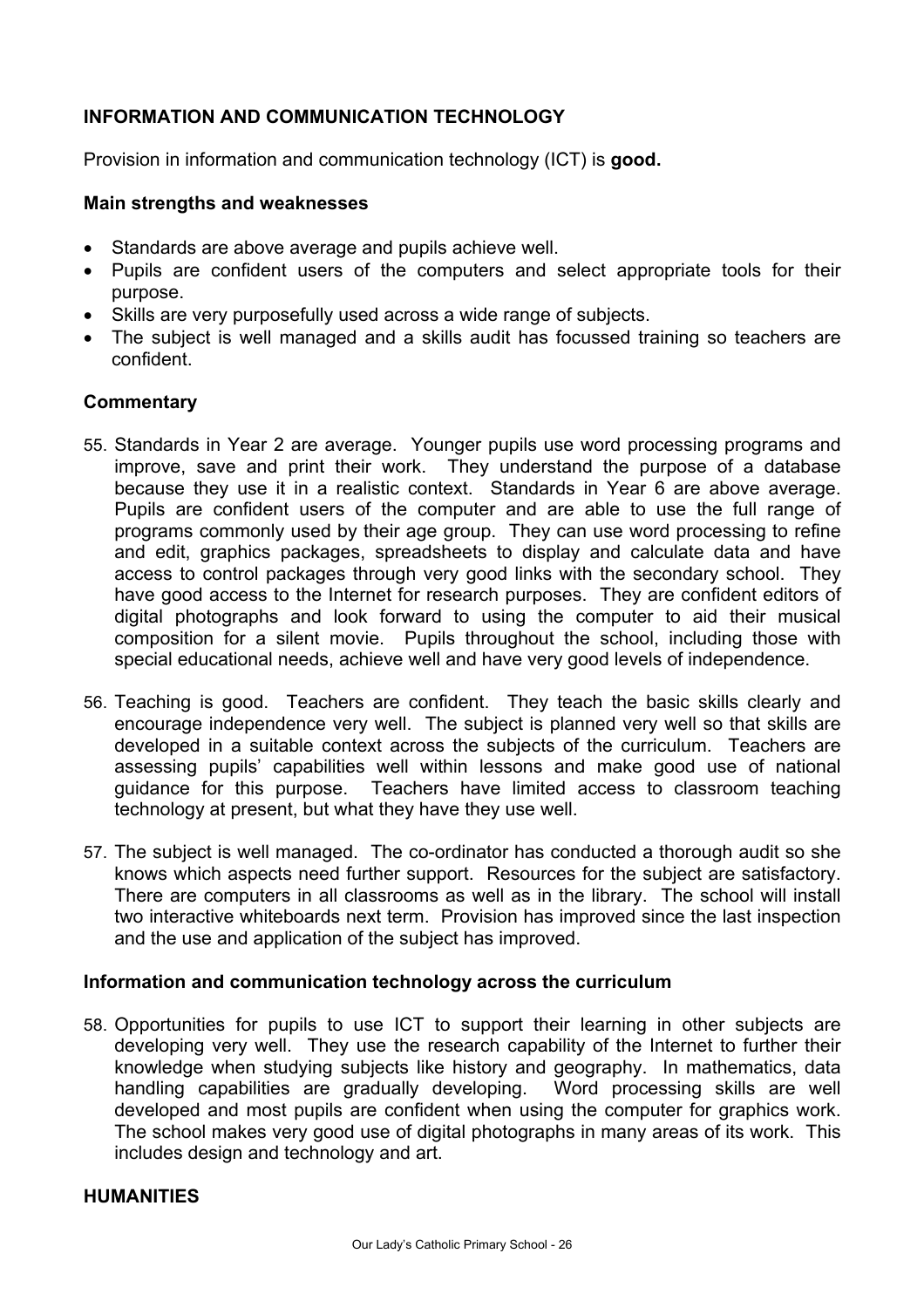## **Geography**

Provision in geography is **good**.

#### **Main strengths and weaknesses**

• Pupils achieve well because the teaching and learning are good and the curriculum is well planned.

#### **Commentary**

- 59. Given the pupils' attainment on entry, pupils of all abilities make good progress and achieve well during their time at the school. Lessons seen show that standards are above average in Year 6. No lessons were seen in Years 1 and 2 but evidence from pupils' workbooks and displays of previous work confirm that standards are also above average in Year 2.
- 60. The teaching is good overall because teachers demonstrate a good understanding of the subject and make lessons practical and enjoyable for the pupils. The pupils with special educational needs are fully included and involved in lessons because of the effective support they receive from teaching assistants. Lessons are thoroughly planned and purposeful and teachers are adept questioners so that pupils have to think carefully about what they are learning. Year 3 and 4 pupils investigated the flags, capital cities and river systems of the main European countries. They enjoyed the variety of tasks set as some groups used computers to find information on the Internet and others used atlases to identify key facts about river systems across Europe. Throughout the lesson the large majority of pupils could recall important facts about European countries and could identify capital cities. Older pupils in Year 5 and 6 extend their knowledge and understanding when researching the features of river systems in South America. The lesson was made even more interesting when the pupils investigated the effects of rainfall on rivers using soil, stones, water and sand to simulate different types of river bed.
- 61. Teachers give pupils many opportunities to present their geography work using a wide range of written forms and through interesting illustrations, as when the work is linked to art and design and when Year 5 and 6 researched the variation in climates across the South American sub-continent.
- 62. The co-ordinator provides good leadership. She gives a strong lead in ensuring that the curriculum is lively and that pupils, as in history, are involved in evaluating their own learning. She has a clear view of what needs to be done to improve provision still further and includes this vision in written plans for the future. There have been good improvements since the last inspection.

#### **HISTORY**

63. No lessons were observed in **history** so there is no overall judgement on the quality of the provision. The pupils' previous work shows that the pupils make good progress and standards are above average. Good use is made of local studies; for example, when pupils are taken into the local area to carry out surveys and to observe different types of houses and shops. Years 1 and 2 pupils have been involved in role-play activities depicting Victorian schoolchildren and very good use is made of artefacts to help the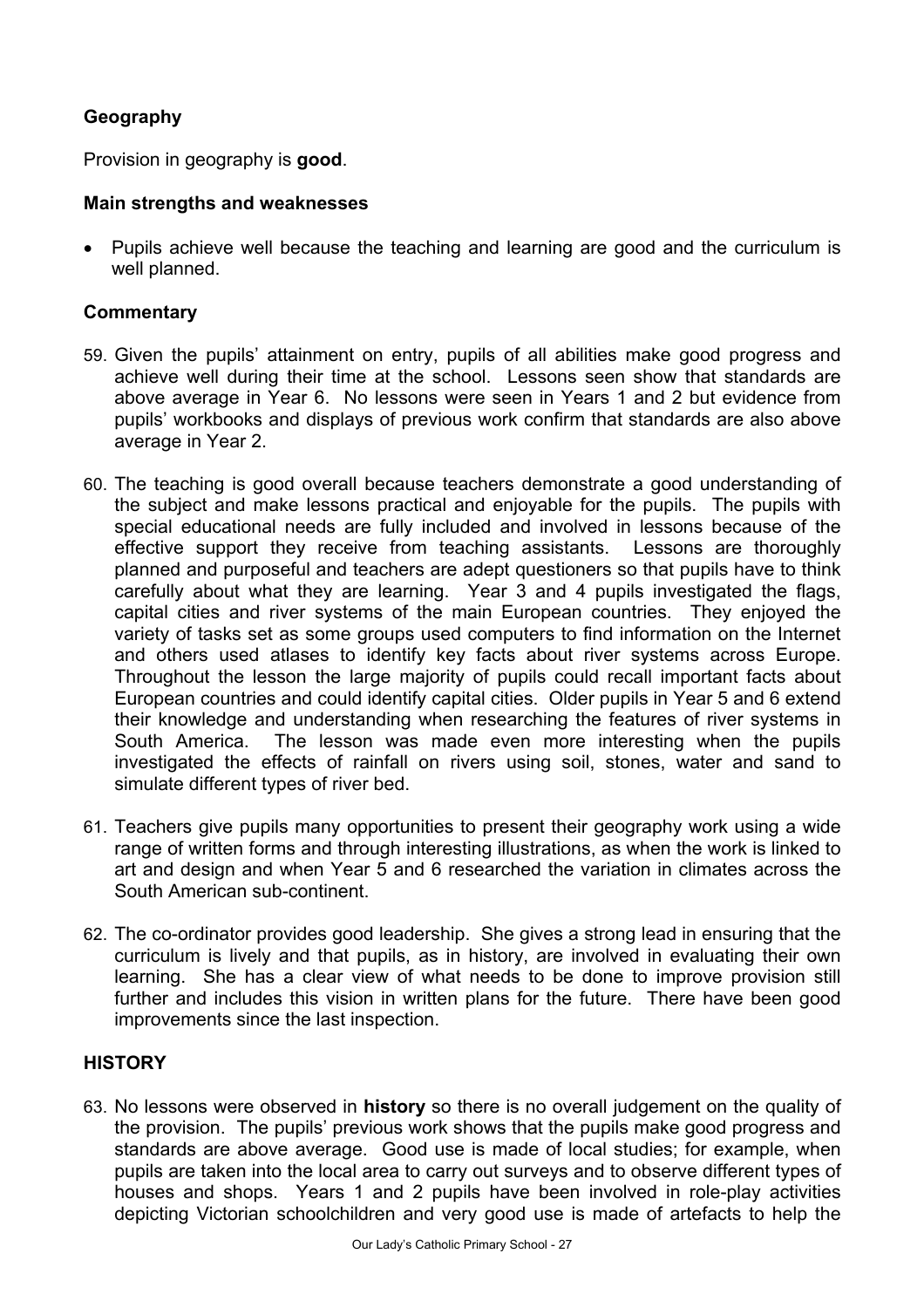pupils understand differences and similarities when comparing familiar current objects with their equivalents from the past. By Year 6, pupils can recall key facts and events about World War 2. They remember these by producing and simulating the front page of newspapers announcing war had been declared. Pupils combined their artistic, writing and historical knowledge effectively to complete this work. A key strength of the school's curriculum is the range of topics and projects that are planned for the pupils.

## **CREATIVE, AESTHETIC, PRACTICAL AND PHYSICAL SUBJECTS**

- 64. There were no lessons seen in design and technology; only one outdoor games lesson was seen in physical education. Hence no provision judgements can be made. However, work on display and curriculum plans show that co-ordination of these subjects is good; secure programmes follow national guidance.
- 65. Discussions with staff and pupils and sampling of planning and pupils' work show a positive attitude to **design and technology** and imaginative coverage of the curriculum, which includes work on the design, making and evaluation of dragons' heads in Year 2. Christmas stockings and chairs in Year 3 and shelters in Year 6. All these projects were linked to other aspects of the curriculum. In particular the Year 6 work was very firmly linked to their World War 2 project. It included taking digital photographs of natural targets and of researching wartime shelters.
- 66. In **physical education**, evidence shows detailed planning and good attention to the progression of skills in all aspects of the subject. Subject knowledge is good and teachers have high expectations of pupils. For example, in the physical education lesson seen, Year 3 and 4 pupils worked together and co-operated well when improving their accuracy throwing a small ball at a target. The pupils were asked to evaluate how their performance might improve and perhaps more attention to the detail of particular throwing skills could have helped to improve their performance better. The school's hall is too small for a whole class of pupils to participate in a physical education lesson. Plans are in place to address this. Every year group goes swimming and there is an extensive range of extra-curricular activities, including competitive sports and team games, which contribute very well to the physical and personal development of the pupils.

#### **Art and design**

Provision in art and design is **good.** 

#### **Main strengths and weaknesses**

- The subject is well led by a knowledgeable and enthusiastic co-ordinator.
- Pupils are helped to acquire a broad range of techniques and work with a rich choice of good quality materials; they achieve well and by Year 6 standards are above average.
- The work of famous artists and the pupils' own work are well used to extend pupils' imaginations and raise their aspirations so work is rich and thoughtful.
- Pupils produce good quality work which they can talk about using appropriate technical and abstract language.

#### **Commentary**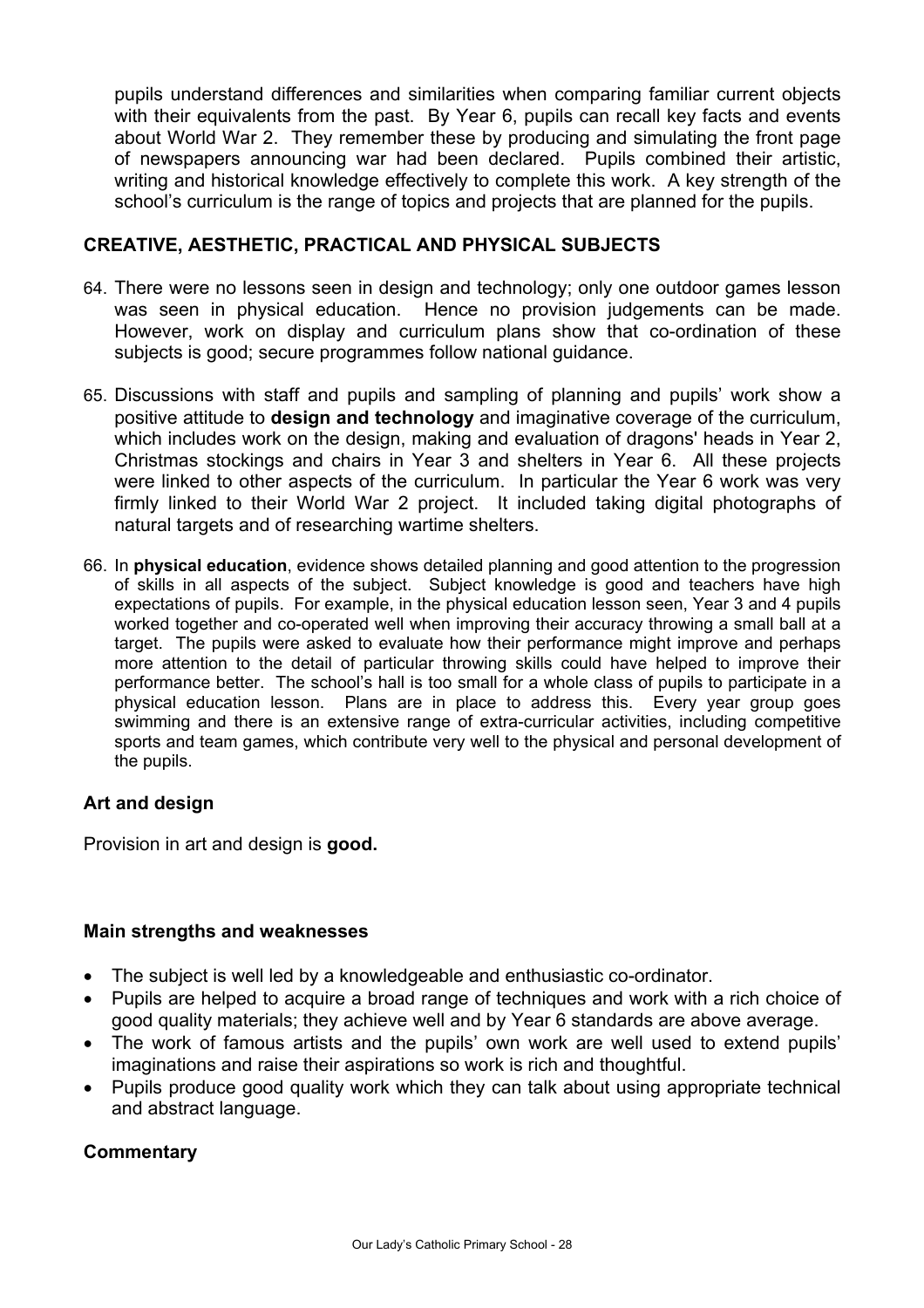- 67. Standards are in line with national expectations in Year 2. Younger pupils work well and produce confident work showing good use of colour, good drawing skills and confidence in using a variety of media. Standards for Year 6 pupils are above average. Pupils use sketchbooks and preliminary drawings well to clarify their thinking and record observations and experimental ideas. In Year 3 pupils are using collage very effectively to create sunflowers after the style of Van Gogh. In Year 6 pupils are creating images of rain forests. They are bold in their approach and are able to make decisive preliminary sketches. They use previous learning well and apply techniques used in previous charcoal drawing exercises to enhance their drawings. They have a good range of drawing media available but most opt for pastels because of flexibility. They make very good use of sketchbook drawings of trees, of digital photographs and of images downloaded from the internet. They are good at evaluating their own and others work constructively. In all the groups there is a high level of discussion and very good use of appropriate vocabulary. Throughout the school, pupils of all abilities achieve well.
- 68. Teaching is good overall. It is good in Years 3 to 6. No lessons were seen in Years 1 and 2 but the quality of the work indicates that teaching there is confident and knowledgeable. Teachers try hard to make sure that pupils enjoy sessions. Teaching is challenging and pupils are expected to reflect on their ideas and make reasoned responses to questions. Teachers offer good preliminary teaching, which includes reference to established artists. This is well timed and of good pace. They make very good use of pupils' observations and provide very good resources for pupils to use. During independent and group work teachers interact very purposefully with pupils to challenge and extend thinking and to develop key techniques which are appropriate to their needs so pupils achieve very well.
- 69. The subject is well managed and plays an important role in developing pupils' spirituality throughout the school. The high quality of displays and artefacts chosen to enhance teaching in other subjects including collective worship contributes strongly to building aesthetic values. The subject has improved since the last inspection.

#### **MUSIC**

Provision in music is **good.** 

#### **Main strengths and weaknesses**

- There are good opportunities to learn musical instruments and participate in musical activities including orchestra and choir outside lessons.
- The school's scheme of work is supportive and helps teachers develop an imaginative approach to the subject.

#### **Commentary**

70. By the time pupils reach Year 6 standards are above national expectations and pupils are achieving well. In the Year 2 class seen, pupils were grappling with pitch. They were helped by their teacher to listen carefully and then to 'place' the notes using simple hand movements. The teacher then introduced some simple notation which, after some struggle they began to confidently relate to the sounds heard. In Year 6 pupils were able to watch a silent film and note the 'hit' moments in preparation for composing a score. They had access to a simple planner and worked well as a group to record the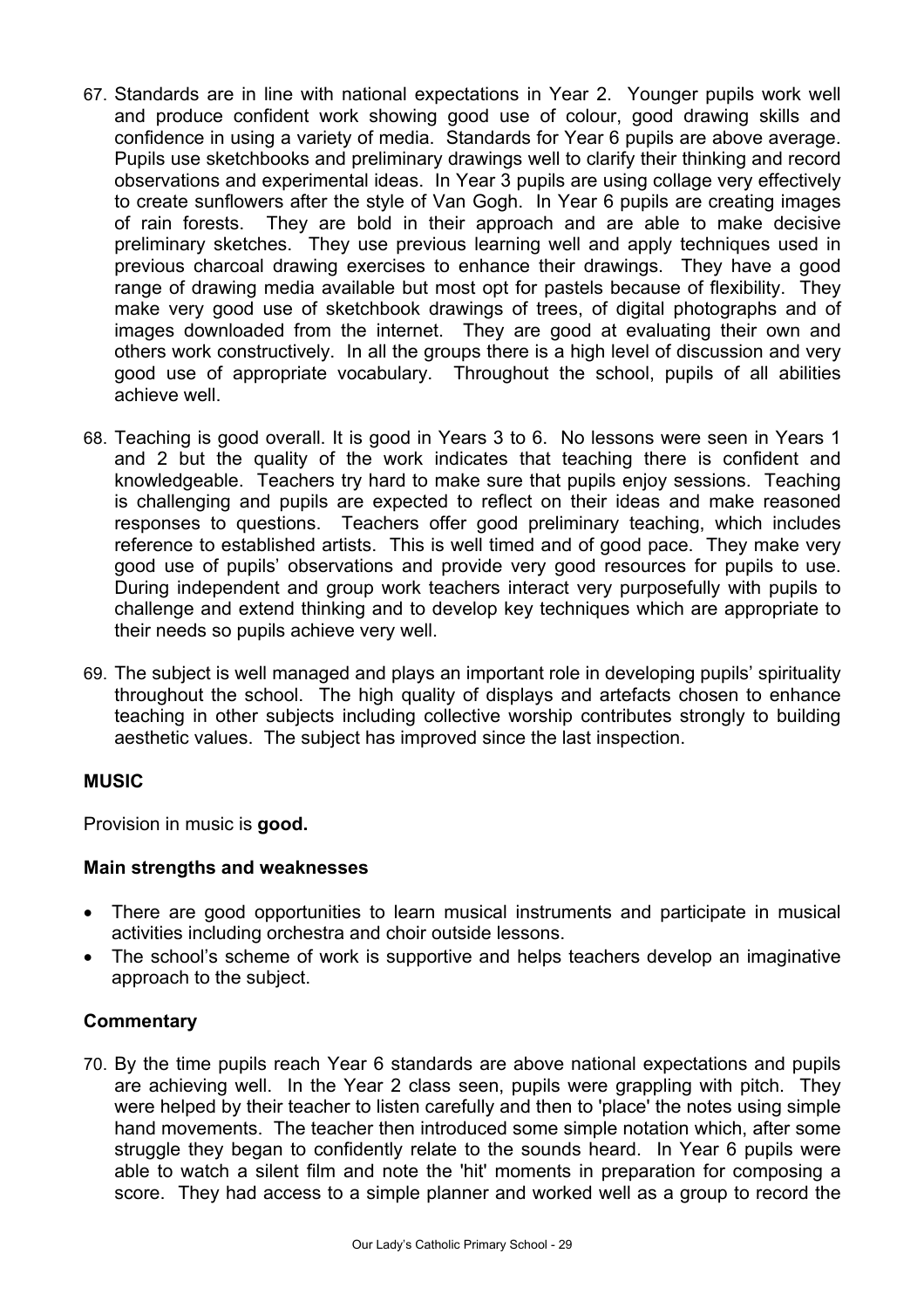sequence. They made a good start with simple percussion. As this is part of a longer project they plan to include recordings of their own instruments, electronic music and voice sounds.

- 71. Teaching overall is good. The activities selected were fun and offered a good level of challenge to the pupils. Teachers were well prepared and confident. In consequence, pupils worked hard to do their best.
- 72. The subject is well led by an enthusiastic and knowledgeable co-ordinator. The numbers of pupils playing musical instruments is about one third of the school. There are very good extra curricular opportunities including choir and orchestra. Pupils work well with other schools and particularly the local Catholic High School. There are concerts each year. The school uses national guidance supplemented by a recently acquired commercial scheme to teach the subject and this has boosted staff confidence. The good achievements have been maintained since the previous inspection, and teachers' confidence throughout the school has risen.

## **PERSONAL, SOCIAL AND HEALTH EDUCATION AND CITIZENSHIP**

- 73. No lessons were observed in **personal, social and health education** and therefore a judgement on the quality of provision cannot be made. However, from a scrutiny of pupils' work and displays, discussions with teachers and pupils, plus parental feedback, it appears that the school's approach to this area is having a very positive impact on pupils' personal development.
- 74. The school places a high priority on this aspect of the pupils' development and attention is paid to it in most of the school's activities, whether lining up in the play ground or sharing opinions politely in lessons. Citizenship is intrinsically linked with the religious education programme and the Christian ethos of the school. The newly formed school's council helps pupils to see citizenship in action. The school places a high priority on children valuing themselves, nurturing confidence and encouraging an awareness of the need to act responsibly.
- 75. The pupils pray regularly together as a class, a school and with members of the wider parish. They are encouraged to reflect on their actions and to consider the impact of their personal wants and needs in a much wider context.
- 76. The provision meets statutory requirements for education about sex and relationships. The science scheme of work includes raising awareness of healthy living, the dangers of smoking and the need for exercise. A range of extra-curricular sporting activities, accessed by a good percentage of pupils, extends the awareness of, and participation in, healthy exercise. Pupils and adults in the school value all members of the community and welcome new pupils with warmth and support. Residential visits help the pupils to understand how different rules apply when they live as well as work together. They are encouraged to voice their opinions about a wide range of issues particularly during religious education lessons. Paired or small group discussions are a good strategy used by teachers to encourage pupils to listen to the views of others. Pupils take pride in their school and feel valued as individuals.